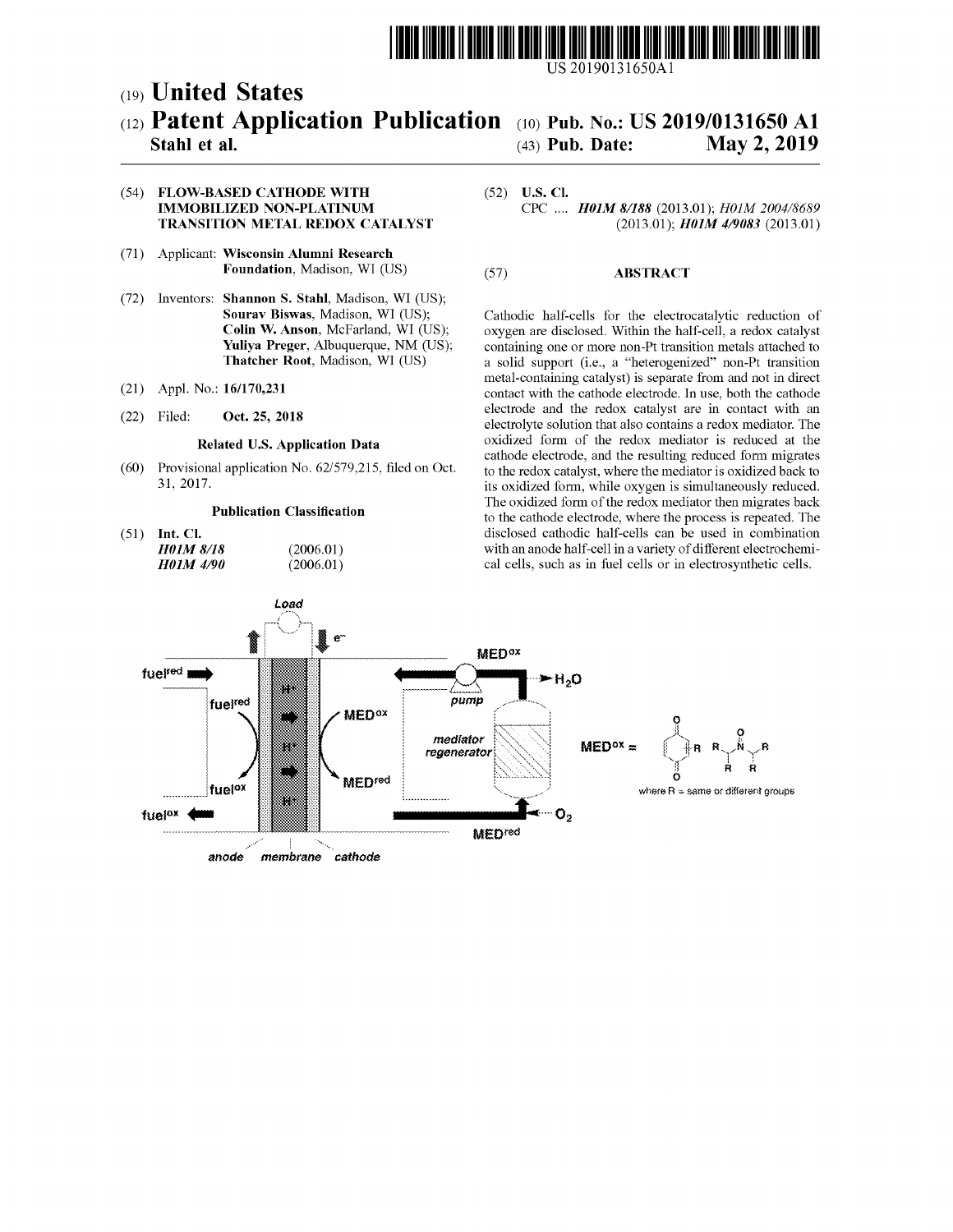

Figure 1A



Figure 1B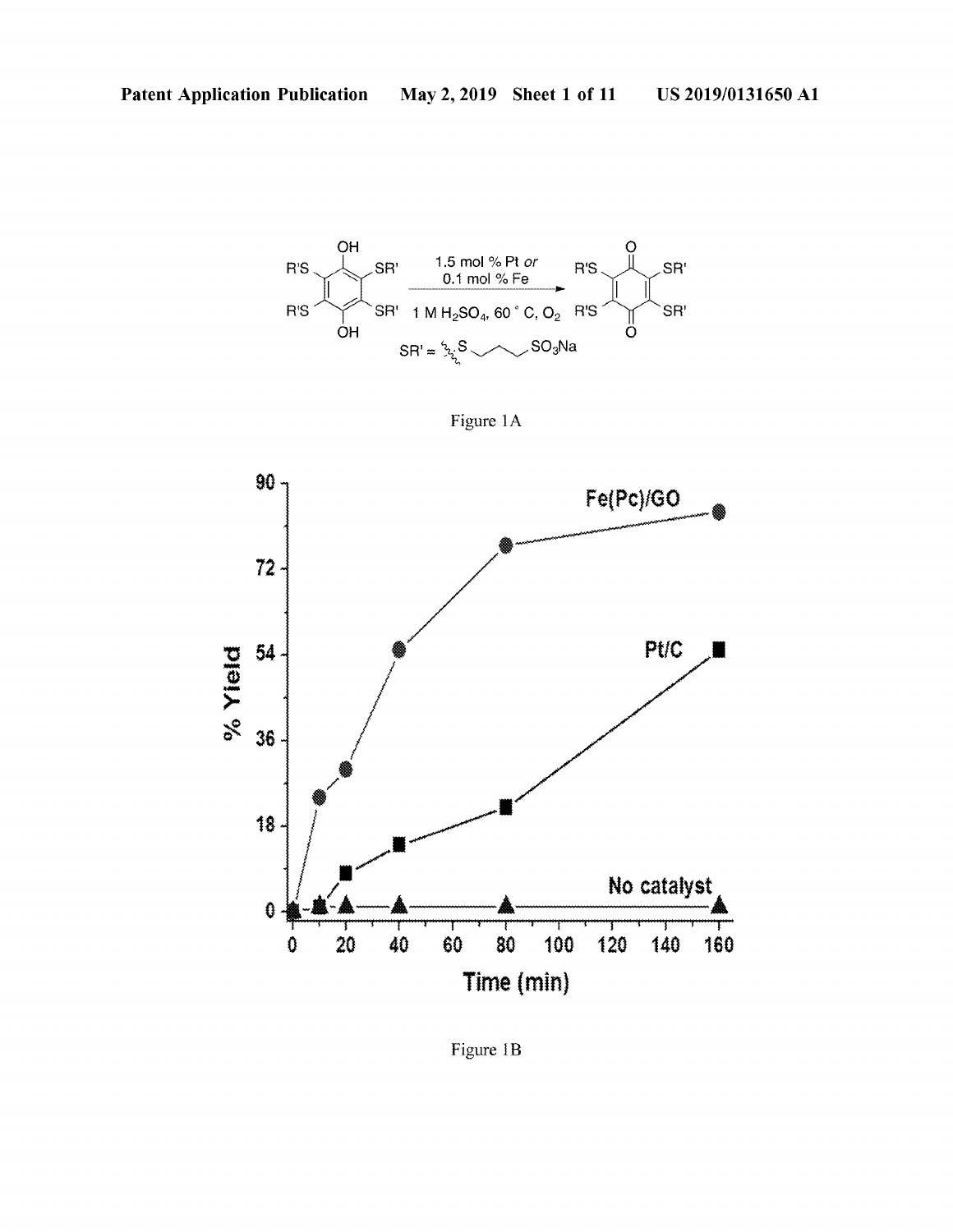

Figure 2A



Figure 2B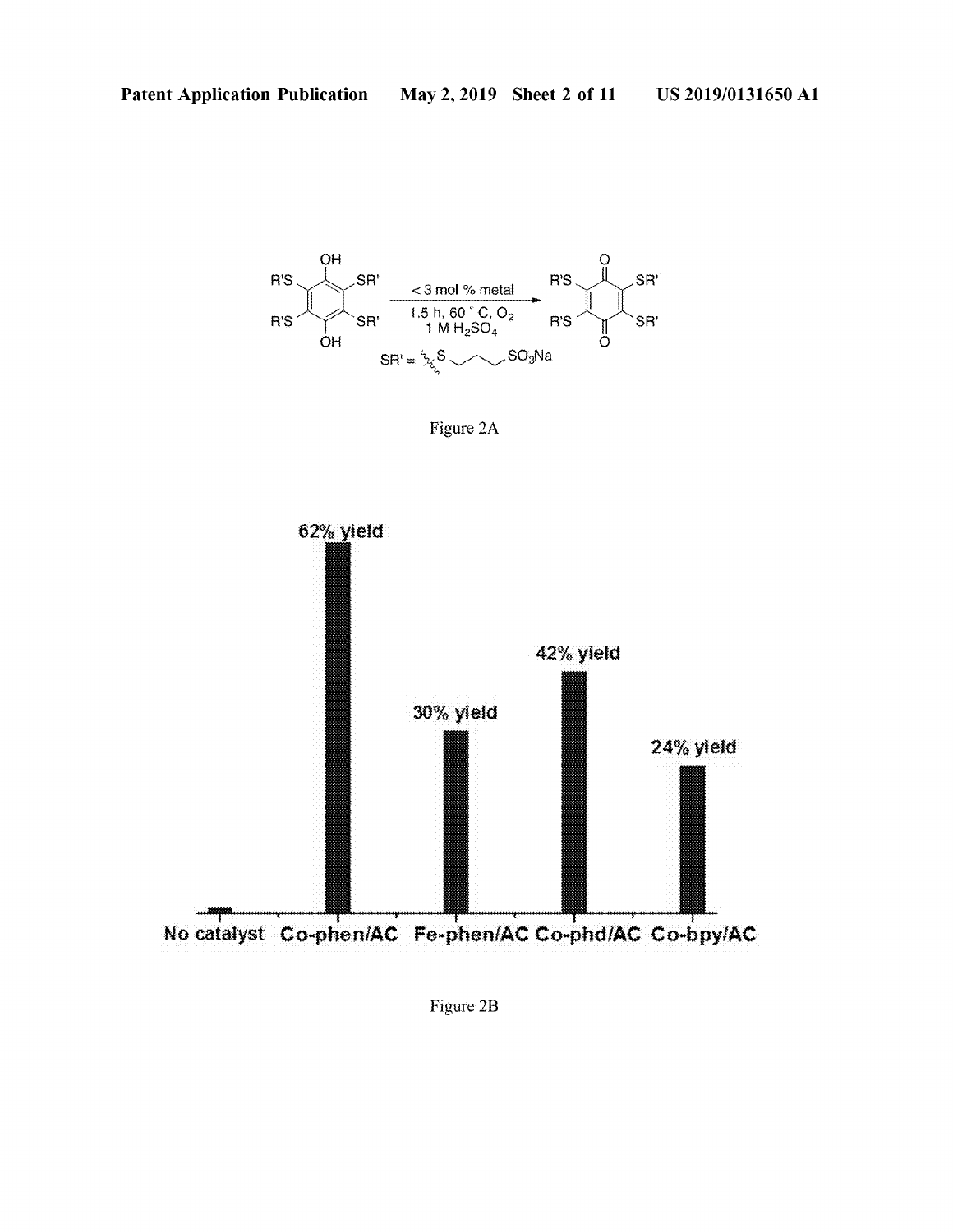

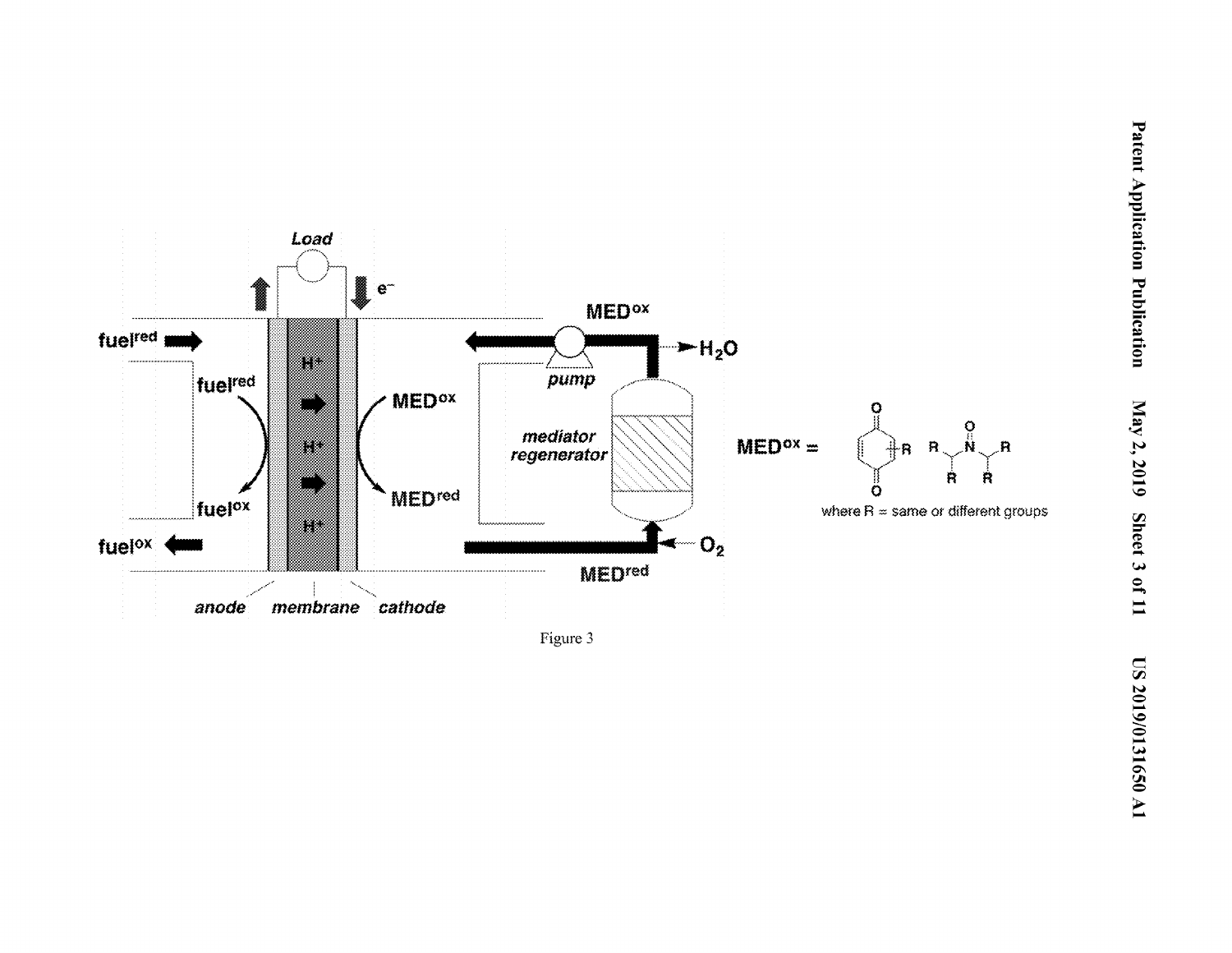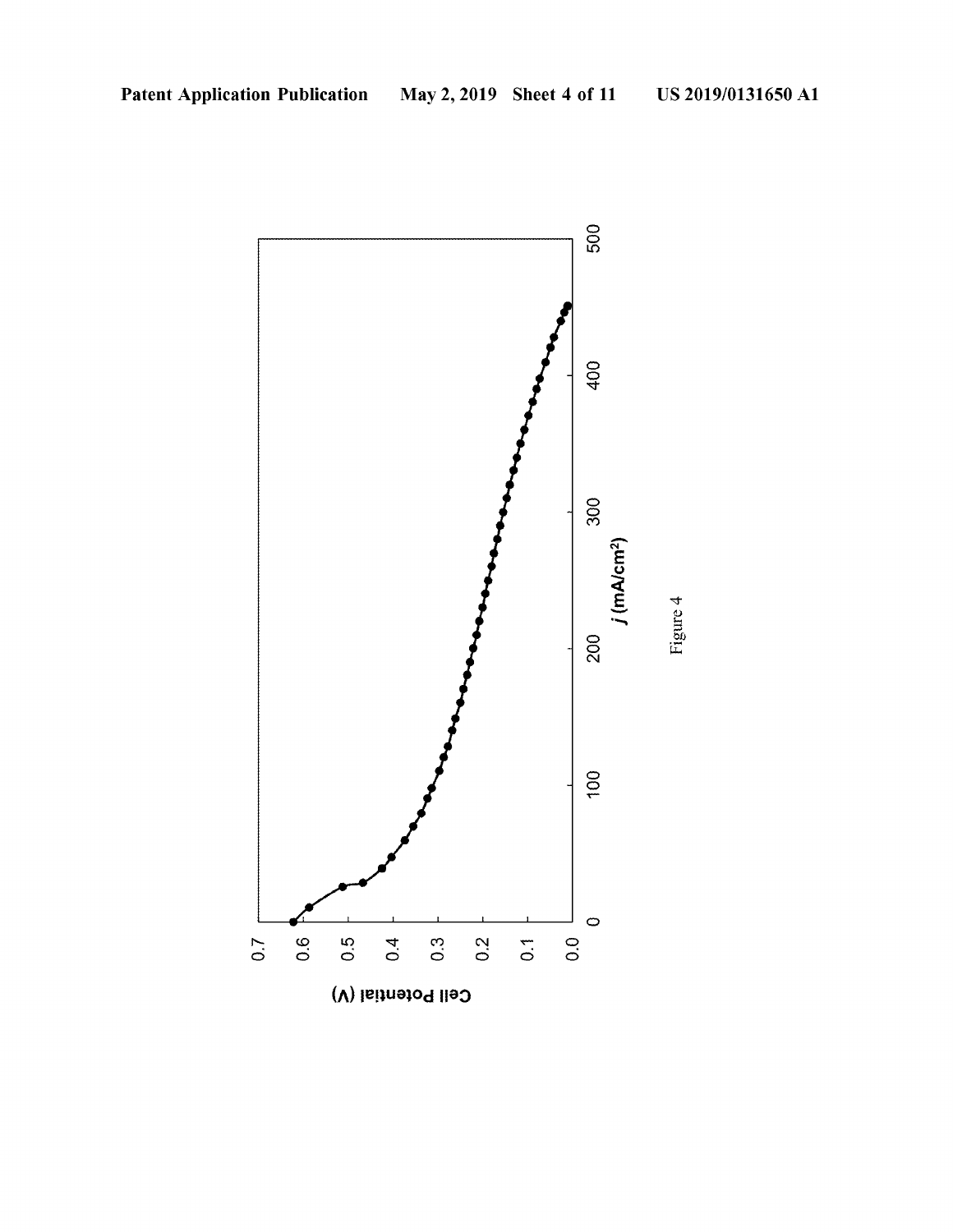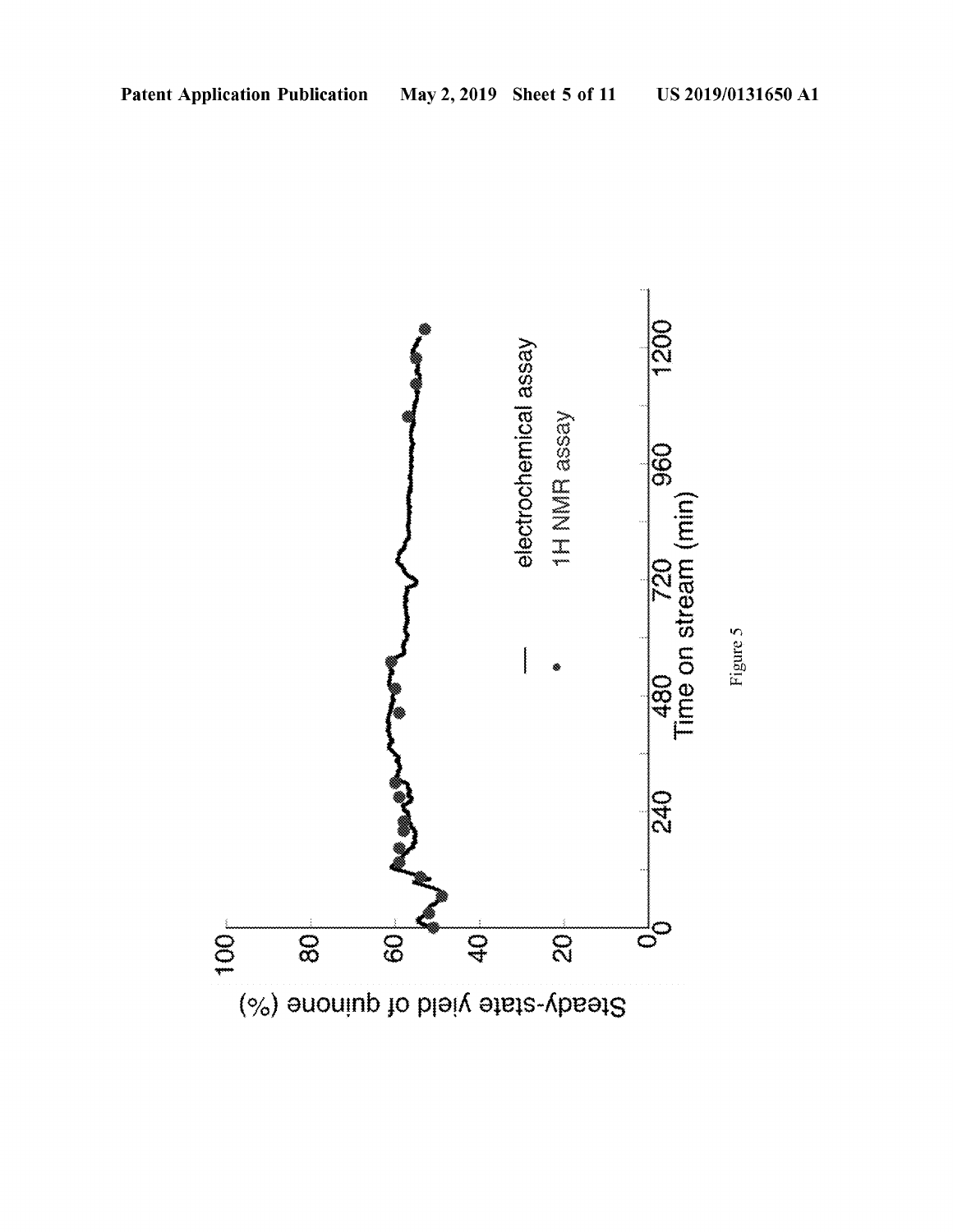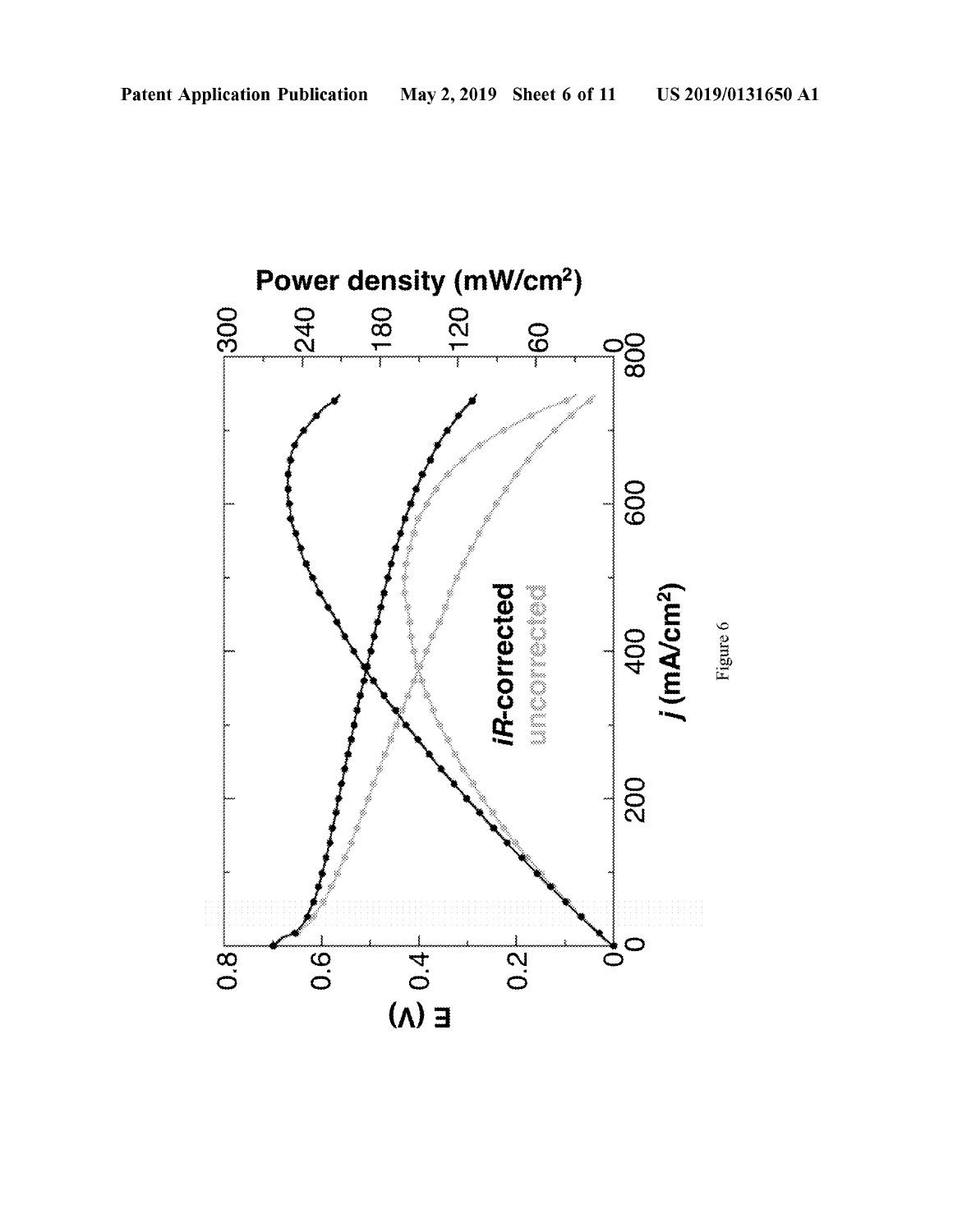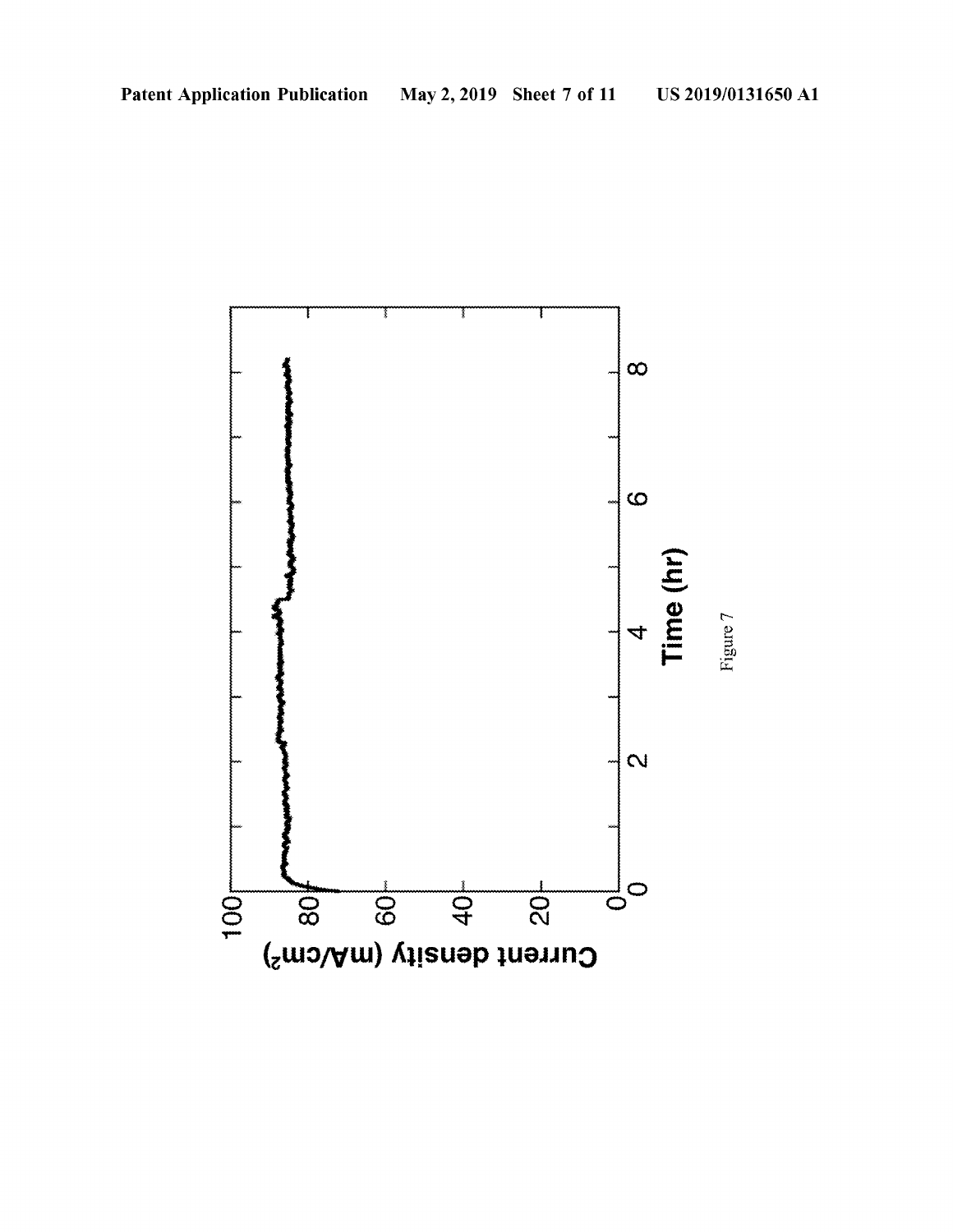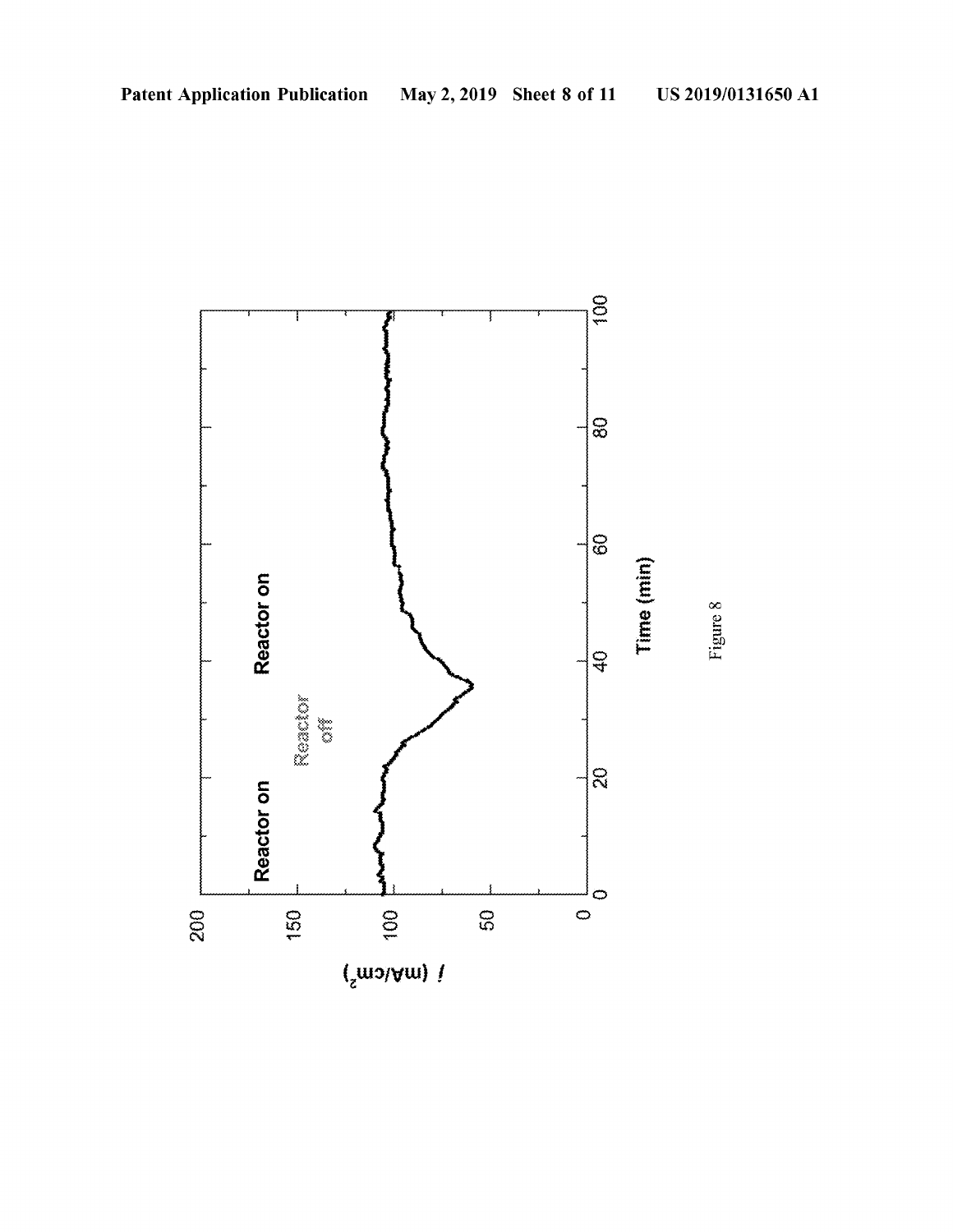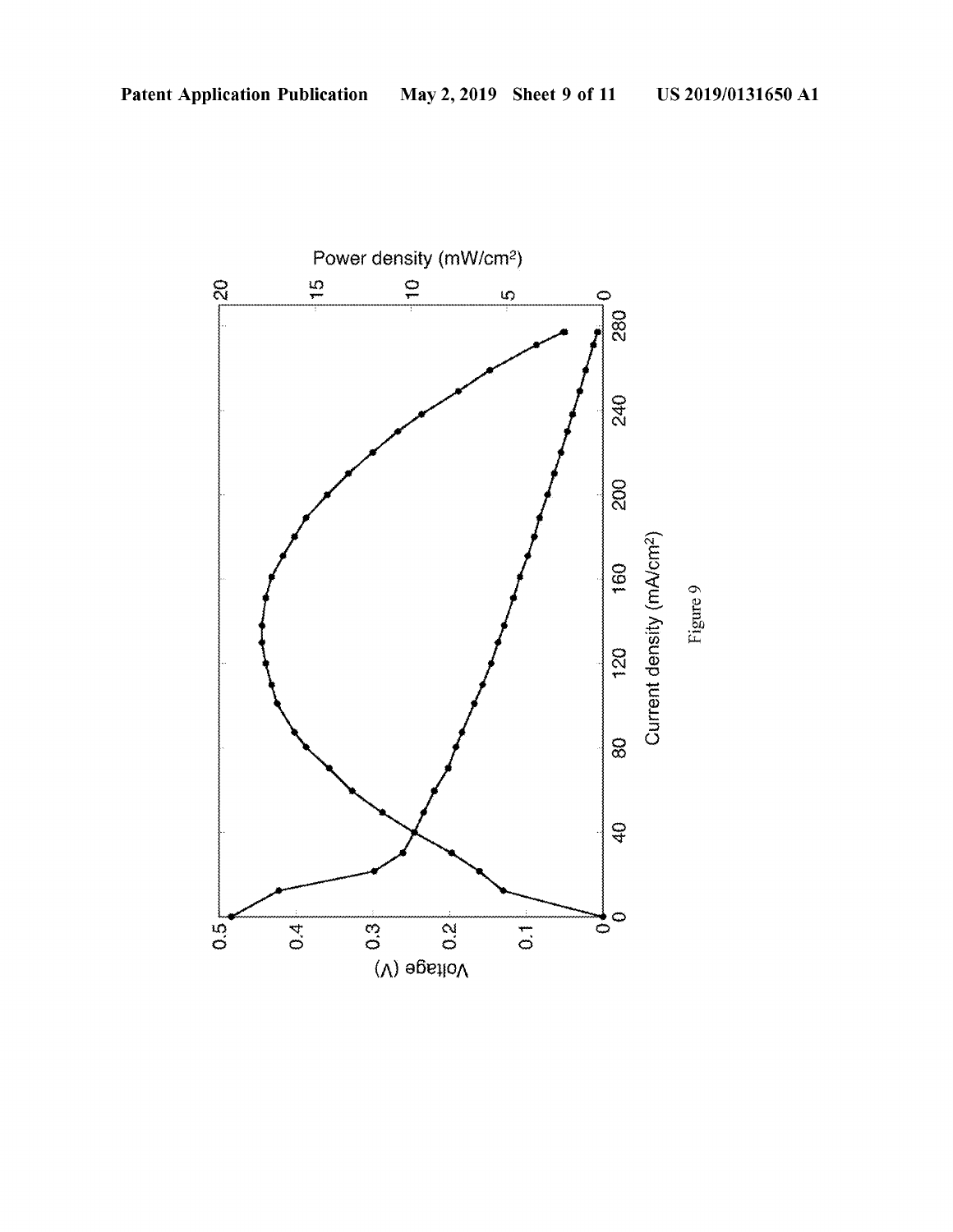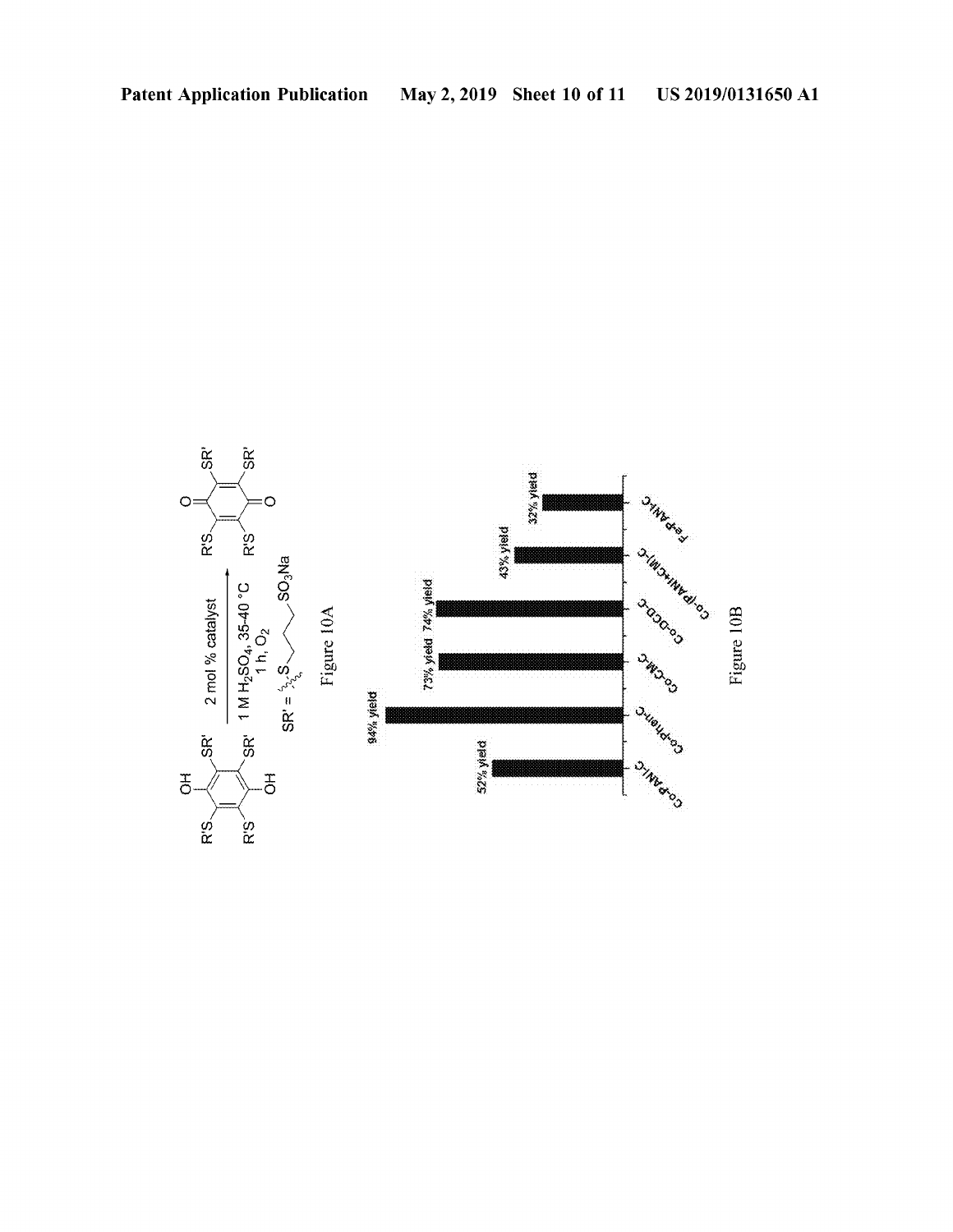

Figure 11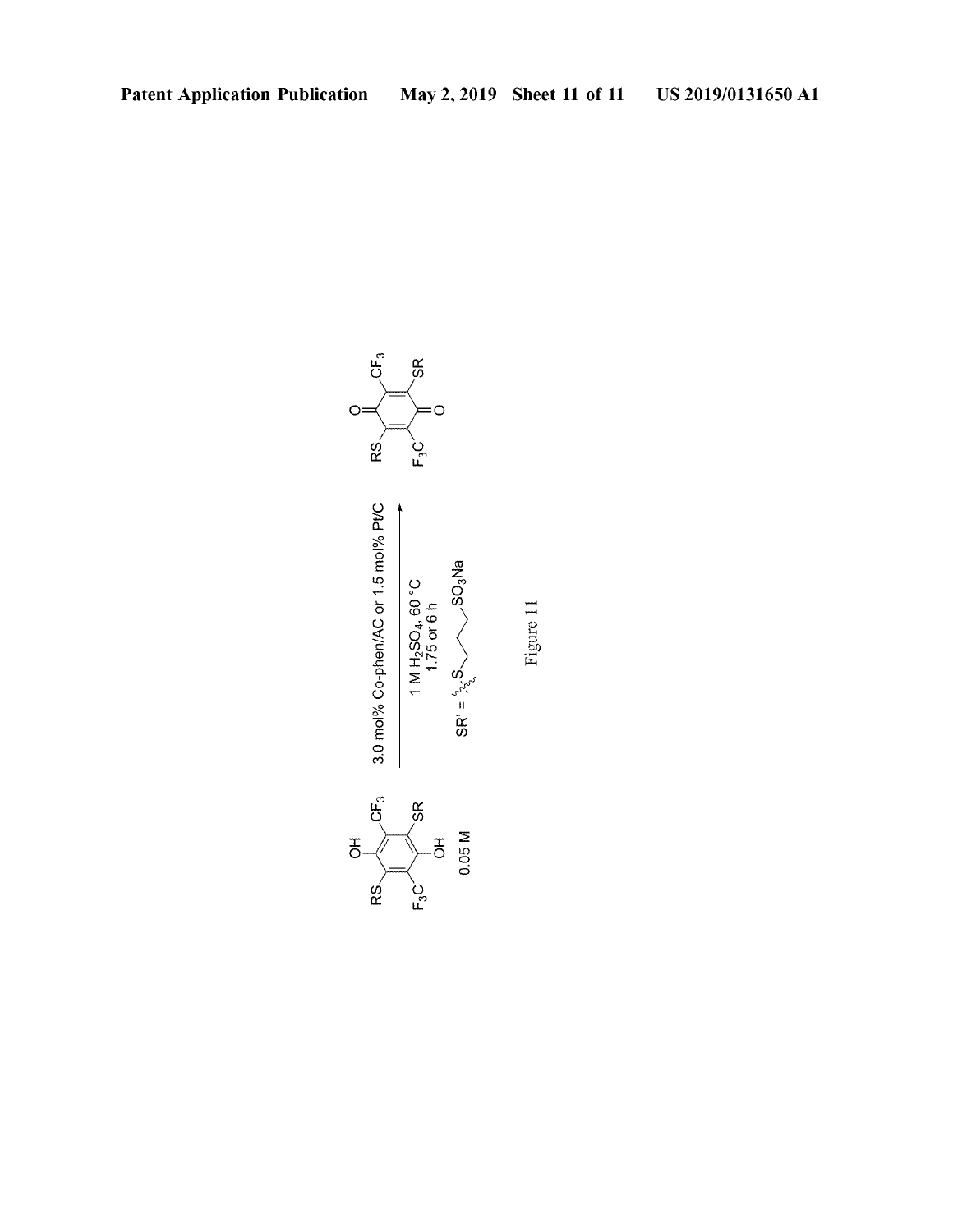#### **FLOW-BASED CATHODE WITH IMMOBILIZED NON-PLATINUM TRANSITION METAL REDOX CATALYST**

#### CROSS-REFERENCE TO RELATED APPLICATIONS

**[0001]** This application claims the benefit of U.S. provisional Application No. 62/579,215 filed on Oct. 31, 2017, which is incorporated by reference herein in its entirety.

#### STATEMENT REGARDING FEDERALLY SPONSORED RESEARCH/DEVELOPMENT

**[0002]** This invention was made with govermnent support under DE-AC05-76RL01830 awarded by the US Department of Energy. The government has certain rights in the invention.

#### BACKGROUND OF THE INVENTION

#### 1. Field

**[0003]** The present disclosure relates to the cathode reaction (oxygen reduction) in proton exchange membrane (PEM) fuel cells or other electrochemical cells. More particularly, we disclose the use of a specific class of redox catalysts (redox catalysts containing one or more non-Pt transition metals affixed to a solid support) in flow-based cathodes, where the redox catalyst is not in direct contact with the cathode electrode.

#### 2. Background

**[0004]** An electrochemical cell is a device comprising two half-cells, each of which comprises an electrode and an electrolyte. In operation, chemical species in one half-cell lose electrons (oxidation) to the electrode (the anode), while chemical species in the other half-cell gain electrons (reduction) from the electrode (the cathode). Each electrode is attached to a structure suitable for transmitting electricity through an external circuit. Furthermore, in order to maintain a compensatory flow of charge within the cell, certain ions may be allowed to move freely between the two half-cells (i.e., the two half-cells are in at least partial "ionic communication" with each other).

**[0005]** In one type of electrochemical cell, electrical energy is generated by the spontaneous reaction occurring at each half-cell (together, a redox reaction). Such cells are sometimes called voltaic or galvanic cells. In another type of electrochemical cell, known as an electrosynthetic cell, a desired chemical product is synthesized at the anode or cathode. Such cells may, like voltaic cells, generate electricity as a byproduct of the desired synthesis, or alternatively, they may require that electrical current is continuously applied to drive a non-spontaneous redox reaction. As an example of an electrosynthetic cell, an alcohol may be oxidized at the anode, and oxygen or another oxidizing agent may be reduced at the cathode. Note that in operation, the same oxygen reduction reaction may occur at the cathode in either a fuel cell or an electrosynthetic cell.

**[0006]** Fuel cells, which are a specific type of galvanic cell, are comprised of two half cells, with an electrolyte separating them that allows for ions to flow. At the anode, a fuel or reductant (with typical examples of fuels including but not limited to: hydrogen, methane, methanol, or biomass) is oxidized and at the cathode, oxygen or another oxidizing agent is reduced. Electrons flow from the anode to the cathode through an external circuit, and ions flow between the anode and cathode to maintain charge balance between the respective half-cells. The electricity generated from the flow of electrons can be used in a variety of applications, such as for generating primary or backup electrical power in stationary or mobile applications and supplying the electricity needed to power an electric vehicle, such as a forklift or an automobile.

**[0007]** Platinum cathodes are widely used to facilitate oxygen reduction in PEM fuel cells. Although these cathodes are considered state of the art, they are very expensive, due to platinum's relative scarcity. The difficult oxygen reduction reaction (ORR) requires prohibitively high amounts of platinum catalyst on the electrode. First-row transition metal (TM) catalysts have attracted significant attention in conventional fuel cells as alternatives to platinum, but have not reached commercial viability due to their insufficient catalytic ORR activity and poor stability under the fuel cell operating conditions.

**[0008]** An alternate strategy that addresses these concerns is moving the ORR away from the cathode electrode. Electrons are conducted from the cathode electrode to  $O<sub>2</sub>$  via soluble redox mediators, which are oxidized (as  $O<sub>2</sub>$  is reduced) at a heterogeneous redox catalyst that is not in contact with the electrode. This approach allows the ORR to be optimized separate from the chemistry associated with the electrode and membrane, while in conventional fuel cells these two processes are intimately connected. By having the redox catalyst and the oxygen reduction removed from the electrode, several advantages are realized. These include: use of non-conductive supports for the catalyst, higher loadings of less active catalysts, decreased plant complexity, and an increase in device modularity.

[0009] The general strategy of moving the  $O<sub>2</sub>$  reduction off of the cathode electrode by using redox mediators and redox catalysts ( or combined redox catalyst/mediators) has been previously disclosed.

**[0010]** For example, polyoxometalates have been reported as combined redox catalysts and mediators for the cathode of fuel cells. U.S. Pat. No. 4,396,687 to Kummer et al. discloses a flow cathode containing  $H_5PMo_{10}V_2O_{40}$  as a redox catalyst and  $VOSO<sub>4</sub>$  as a redox mediator. The anode of this fuel cell also contained a silicon-based polyoxometalate as a mediator and a heterogeneous Pt-based redox catalyst.

**[0011]** U.S. Pat. No. 9,005,828 to Creeth et al. discloses the use of polyoxometalates incorporating sodium ions and vanadium ions, such as  $Na<sub>4</sub>H<sub>3</sub>PMo<sub>8</sub>V<sub>4</sub>O<sub>40</sub>$ , in a fuel cell with a conventional anode using  $H_2$  as the fuel. U.S. Pat. No. 9,362,584 to Knuckey et al. reports that the addition of VOSO4 mediators further improves the performance of a polyoxometalate redox catalyst.

**[0012]** A fuel cell utilizing polyoxometalates as redox mediators in both the anode and the cathode is disclosed in U.S. Patent Application No. 2016/0,344,055 to Deng et al. Biomass is used as the fuel, and the cathodic mediator in some instances is  $H_{12}P_3Mo_{18}V_7O_{85}$ .

**[0013]** Other redox mediators for use in the cathode of fuel cells have also been disclosed. For example, U.S. Pat. No. 3,152,013 to Juda discloses the use of a bromine/bromide redox couple as the redox mediator and  $NO<sub>x</sub>$ -based species as redox catalyst for  $O<sub>2</sub>$  reduction in the cathode of a fuel cell.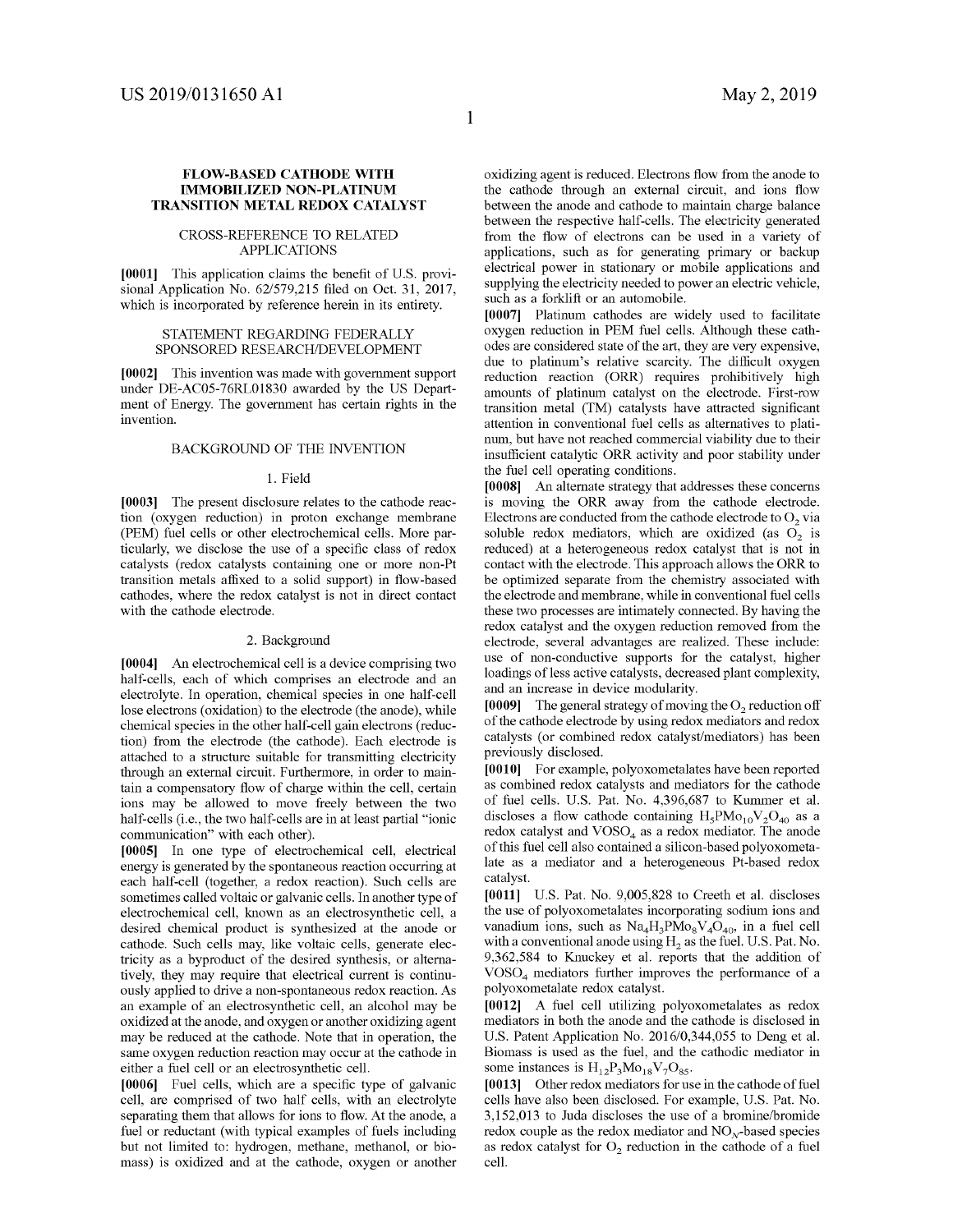**[0014]** U.S. Pat. No. 3,279,949 to Schaefer et al. discloses the use of vanadium salts as redox mediators in HCl or a mixed  $H_2SO_4 / HBr/HNO_3$  electrolyte in the cathode of a fuel cell.

**[0015]** U.S. Pat. No. 5,660,940 to Larsson et al. discloses a redox fuel cell using vanadium salts as the redox mediator in the cathode, with redox catalysts for  $O<sub>2</sub>$  reduction consisting of nitric oxide or a cobalt phthalocyanine.

**[0016]** U.S. Pat. No. 8,492,048 to Knuckey et al. discloses the use of a molecular iron-based redox catalyst and a ferrocene-based redox mediator in the cathode of a fuel cell. A conventional anode was used with  $H<sub>2</sub>$  fuel. Further work with nitrogen-complexed iron catalyst/mediators was disclosed in U.S. Pat. Nos. 8,647,781, 8,951,695, and 9,136, 554 to Knuckey et al.

**[0017]** U.S. Pat. No. 9,209,476 to Knuckey et al. discloses the use of triarylamine redox mediators in conjunction with a redox catalyst.

**[0018]** Each of these previously disclosed redox mediator/ redox catalyst systems exhibit significant disadvantages, such as high molecular weight of the redox mediators relative to the number of electrons they can transport, high cost, low stability of the redox mediator and/or redox catalyst, volatility of the redox mediator and/or redox catalyst, or the inability to tune the redox properties of the system.

**[0019]** In U.S. Pat. No. 9,711,818, which is incorporated by reference herein in its entirety, we disclosed a strategy specific for  $O<sub>2</sub>$  reduction at the cathode using specific classes of redox mediators in combination with redox catalysts that are not attached to the cathode, such as a metal complex dissolved in the catholyte (e.g, Co(salophen)). However, there is a continuing need for redox catalysts for use in such systems that can facilitate improved cathode half-cell performance.

**[0020]** Non-Pt transition metal macrocycles immobilized at the electrode have been extensively explored in the context of conventional fuel cells. The work in this field has recently been summarized by Liu et al. *(Coard. Chem. Rev.*  2016, 315, 153-177). The most notable such complexes include N4-donor ligands, such as phthalocyanines and porphyrins, using Co and Fe as the transition metal. These complexes can be immobilized onto carbon-based supports (e.g. carbon blacks, mesoporous carbon, carbon nanotubes) by non-destructive means (e.g. adsorption, impregnation), as well as by pyrolysis. Some of the most successful examples incorporating high activity and stability include catalysts synthesized by pyrolysis of Fe or Co salts and nitrogencontaining species on a carbon support (so-called M-N-C catalysts). Recent advances in this field have been covered by Nie et. al *(Chem. Soc. Rev.* 2015, 44, 2168-2201).

**[0021]** Typically, such complexes exhibit insufficient catalytic ORR activity for use in fuel cells. To offset ORR activity lower than that of Pt catalysts, increased amounts of the catalyst can be affixed to the electrode. However, the increase in electrode thickness leads to higher resistances at the electrode, lowering overall activity. Thus, it is not expected that such complexes would be useful as redox catalysts in high-power electrochemical cells for commercial applications.

#### SUMMARY OF THE INVENTION

**[0022]** We disclose herein the use in flow-based cathodes of heterogenized non-Pt transition metal-containing catalysts synthesized from molecular precursors that are not in contact with the cathode electrode, in combination with redox mediators capable of transferring electrons and protons. By removing such redox catalysts (and the catalyzed oxygen reduction reaction) from the cathode electrode, we have effectively addressed the challenges associated with using such redox catalysts in electrochemical cells, such as insufficient catalytic activity.

**[0023]** In a first aspect, this disclosure encompasses a cathode half-cell that includes a cathode electrode and a heterogeneous redox catalyst that includes one or more non-Pt transition metals attached to a solid support. The cathode electrode and the heterogeneous redox catalyst are both in contact with an electrolyte solution. However, the heterogeneous redox catalyst is not in direct contact with the cathode electrode.

**[0024]** In some embodiments, the electrolyte solution is an aqueous solution. In some such embodiments, the electrolyte solution is acidic.

**[0025]** In some embodiments, the electrolyte solution includes a redox mediator that is capable of transferring or accepting electrons while undergoing reduction or oxidation. In some such embodiments, the redox mediator includes at least one carbon atom and is capable of transferring or accepting electrons and protons while undergoing reduction or oxidation. In some such embodiments, the redox mediator is water soluble.

**[0026]** In some embodiments, the redox mediator is dissolved in the electrolyte solution and is capable of moving freely within the electrolyte solution between the cathode electrode and the heterogeneous catalyst, and between the heterogeneous catalyst and the cathode electrode.

**[0027]** In some embodiments, the one or more non-Pt transition metals includes one or more first-row transition metals.

**[0028]** In some embodiments, the one or more non-Pt transition metals include cobalt (Co), manganese (Mn), iron (Fe), copper (Cu), vanadium (V), molybdenum (Mo), tungsten (W), nickel (Ni), and/or chromium (Cr).

**[0029]** In some embodiments, the solid support is at least partly made up of a carbon-based material, silica, a metal oxide, a chalcogenide, a nitride, an oxynitride, a carbide, or a boride.

**[0030]** In some embodiments, the heterogeneous redox catalyst includes a non-Pt transition metal-macrocycle complex or a non-Pt transition metal-pseudomacrocycle complex attached to the solid support. In some such embodiments, the non-Pt transition metal-macrocycle complex or non-Pt transition metal-pseudomacrocycle complex is deposited on, adsorbed to, or covalently linked to the solid support.

**[0031]** In some embodiments, the non-Pt transition metalmacrocyclic complex or non-Pt transition metal-pseudomacrocycle complex includes multidentate N-, 0-, B-, C-, and/or S-donor ligands. In some such embodiments, the non-Pt transition metal-macrocycle complex is an N4 complex. In some such embodiments, the non-Pt transition metal-macrocycle complex is a phthalocyanine, a corrole, or a porphyrin.

**[0032]** In some embodiments, the heterogeneous redox catalyst includes a non-Pt transition metal attached to a nitrogen-doped carbon support (an M-N-C catalyst). In some such embodiments, the nitrogen-doped solid support includes one or more nitrogen-containing precursors depos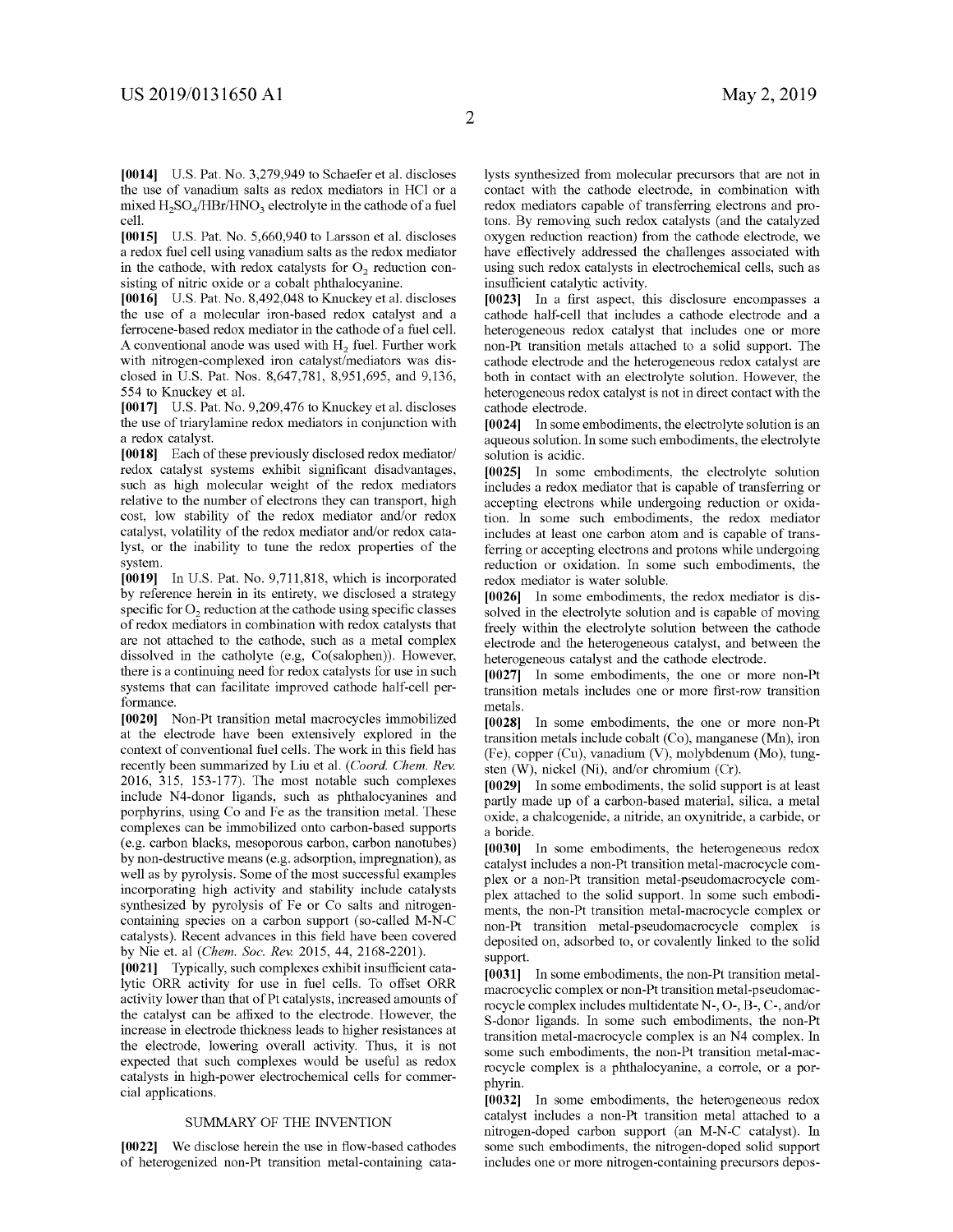ited on the solid support alongside the one or more non-Pt transition metals. In some such embodiments, the nitrogencontaining precursors form a complex with the non-Pt transition metal.

**[0033]** In some embodiments, the one or more nitrogencontaining precursors are nitrogen-containing polymer precursors or nitrogen-containing ligands. In some embodiments, the one or more nitrogen-containing precursors may include ammonia, acetonitrile, pyrroles, imidazoles, phenanthrolines, and/or polyanilines.

**[0034]** In some embodiments, in making the heterogeneous redox catalyst, the solid support and the one or more non-Pt transition metals and nitrogen-containing precursors deposited thereon are heat treated, resulting in the non-Pt transition metal being attached to the solid support. In some such embodiments, the solid support that is heated also has a macrocycle or pseudomacrocycle deposited on it, and the macrocycle or pseudomacrocycle becomes attached to the solid support.

**[0035]** In some embodiments, the cathode half-cell further includes a reactor, that is separated from the cathode electrode, within which the heterogeneous redox catalyst is located. In some such embodiments, the cathode half-cell is configured to facilitate the flow of the electrolyte solution through the reactor. In some such embodiments, the cathode half-cell further includes a gas delivery inlet configured to facilitate the flow of  $O<sub>2</sub>$  through the reactor.

**[0036]** In some embodiments, the cathode half-cell further includes a gas delivery inlet configured to facilitate the flow of O<sub>2</sub> past the heterogeneous redox catalyst.

**[0037]** In some embodiments, the cathode half-cell further includes  $O_2$ . In some such embodiments, the  $O_2$  is in contact with the heterogeneous redox catalyst. In some such embodiments, the cathode half-cell includes a redox mediator consisting of at least one carbon atom and capable of transferring or accepting electrons and protons while undergoing reduction or oxidation. The  $O<sub>2</sub>$  present in the cathode half-cell is actively being reduced to  $H<sub>2</sub>O$  at the heterogeneous redox catalyst, and the reduced form of the redox mediator is actively being oxidized at the redox catalyst. In some such embodiments, the oxidized form of the redox mediator is actively being reduced at the cathode electrode, and the electrons being used to reduce the oxidized form of the redox mediator are being withdrawn from the cathode electrode. In some such embodiments, both  $O<sub>2</sub>$  and the redox mediator are flowing past the heterogeneous redox catalyst. **[0038]** In some embodiments, the cathode half-cell includes a redox mediator consisting of at least one carbon atom and capable of transferring or accepting electrons and protons while undergoing reduction or oxidation, and the reduced form of the redox mediator is a substituted dihydroxybenzene or a substituted hydroxylamine. In some such embodiments, the substituted dihydroxybenzene is a substituted 1,2-dihydroxybenzene or a substituted 1,4-dihydroxybenzene.

**[0039]** In some embodiments where the reduced form of the redox mediator is a substituted dihydroxybenzene, in one or more of the hydrogen atom substitutions in the substituted dihydroxybenzene, the hydrogen atom is substituted with a substituent group that is independently an alkyl with less than ten carbons, an aryl, fused aryl, a heterocycle, an alkenyl, an alkynyl, a cycloalkyl, an amine, a protonated amine, a quaternary amine, sulfate, a sulfonate, a mercaptoalkylsulfonate, sulfonic acid, phosphate, a phosphonate, a phosphinate, a ketone, an aldehyde, an oxime, a hydrazine, a nitrone, an ether, an ester, a halide, a nitrile, a carboxylate, an amide, a thioether, a fluoroalkyl, a perfluoroalkyl, a pentafluorosulfanyl, a sulfonamide, a sulfonic ester, an imide, carbonate, a carbamate, a urea, a sulfonylurea, an azide, a sulfone, a sulfoxide, an amine oxide, phosphine oxide, a quaternary phosphonium, a quaternary borate, a siloxane, or a nitro and combinations of two or more thereof, and at least one of the substituents is charged to increase the aqueous solubility of the dihydroxybenzene. In some such embodiments, the fused aryl is naphthohydroquinone, anthrahydroquinone, or a derivative thereof.

**[0040]** In some embodiments where the reduced form of the redox mediator is a substituted hydroxylamine, in one or more of the nitrogen-bound hydrogen atom substitutions in the substituted hydroxylamine, the hydrogen atom is substituted with a substituent group that is independently an alkyl with less than ten carbons, an aryl, a cycloalkyl, or a bicycloalkyl, wherein both nitrogen-bound hydrogen atoms can be substituted with the same or different substituents, or wherein the two substituents may be linked, forming a heterocycle. In some such embodiments, one or more of the substituent groups further includes an alkyl with less than ten carbons, an aryl, a heterocycle, an alkenyl, an alkynyl, a cycloalkyl, an amine, a protonated amine, a quaternary amine, sulfate, a sulfonate, a mercaptoalkylsulfonate, sulfonic acid, phosphate, a phosphonate, a phosphinate, a ketone, an aldehyde, an oxime, a hydrazine, a nitrone, an ether, an ester, a halide, a nitrile, a carboxylate, an amide, a thioether, a fluoroalkyl, a perfluoroalkyl, a pentafluorosulfanyl, a sulfonamide, a sulfonic ester, an imide, carbonate, a carbamate, a urea, a sulfonylurea, an azide, a sulfone, a sulfoxide, an amine oxide, phosphine oxide, a quaternary phosphonium, a quaternary borate, a siloxane, a nitro, or combinations of two or more thereof on the same or on different positions on the substituent, and at least one of the substituents is charged to increase the aqueous solubility of the hydroxylamine.

**[0041]** In a second aspect, this disclosure encompasses an electrochemical cell that includes the cathode half-cell as described above, in combination with an anode half-cell that includes an anode electrode. In some embodiments, the anode half-cell is in at least partial ionic communication with the cathode half-cell.

**[0042]** In some embodiments, the anode electrode and the cathode electrode are connected through an electric circuit. **[0043]** In some embodiments, the anode half-cell includes an anode inlet configured to supply the anode half-cell with a gaseous, liquid, or solid reactant. In some such embodiments, the electrochemical cell is a fuel cell, and the anode inlet is configured to supply the anode half-cell with a gaseous, liquid, or solid fuel.

**[0044]** In some embodiments, the electrochemical cell is an electrosynthetic cell, and the anode inlet is configured to supply the anode half-cell with a gaseous, liquid, or solid reactant that is capable of being oxidized to form a desired product.

**[0045]** In some embodiments, the anode half-cell and the cathode half-cell are separated by a semi-permeable membrane.

**[0046]** In some embodiments, the anode half-cell is a conventional anode half-cell, with the anode electrode being at least partly made of, being attached to, or otherwise in direct contact with an electrocatalyst capable of catalyzing the oxidation of the desired fuel or synthetic precursor. In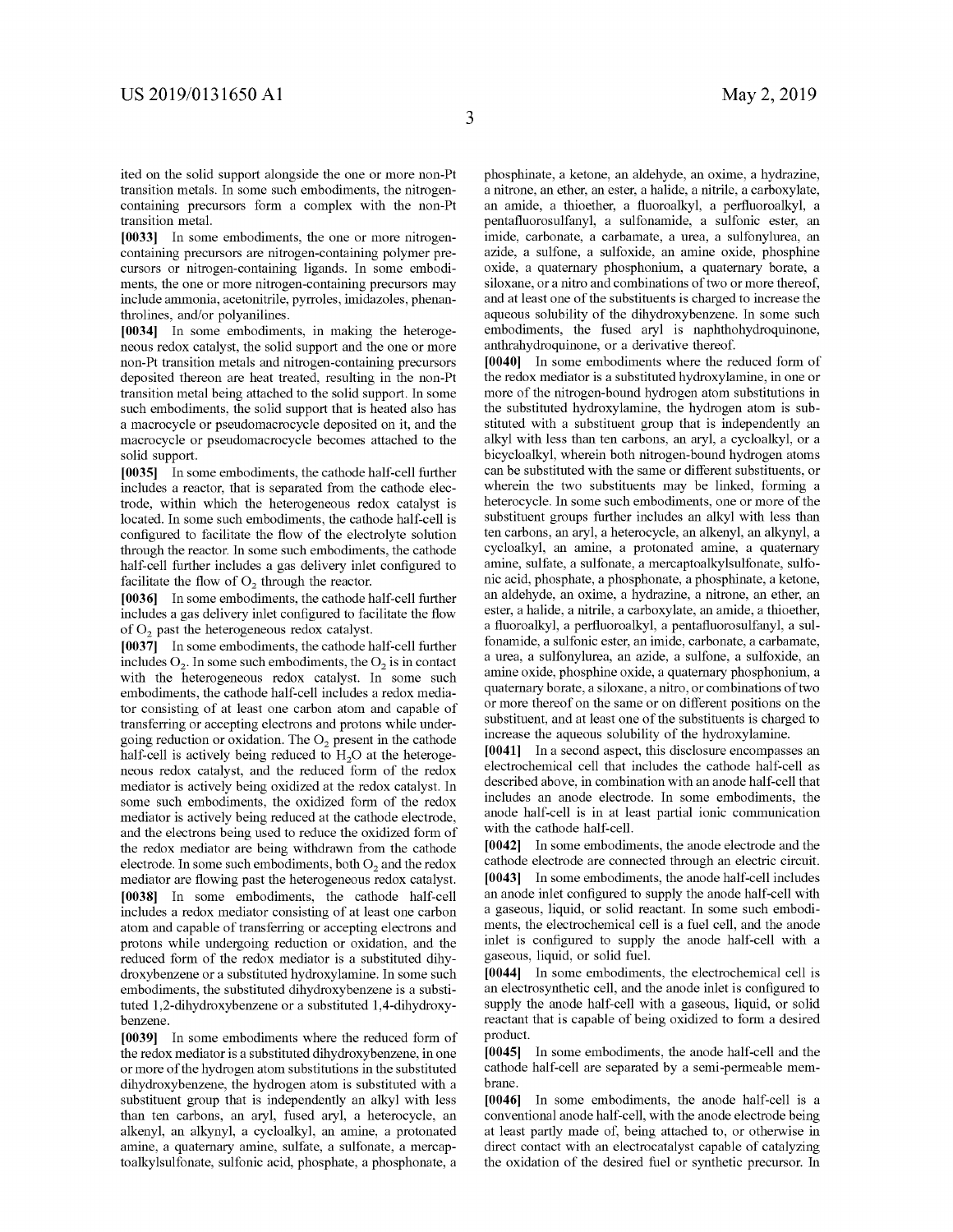some such embodiments, the anode half-cell is a conventional proton exchange membrane (PEM) fuel cell anode, with the electrocatalyst being capable of oxidizing a fuel.

**[0047]** In some embodiments, the anode half-cell includes an electrocatalyst capable of catalyzing anodic oxidation that is not in permanent direct contact with the anode electrode. In some such embodiments, the electrocatalyst is a heterogeneous electrocatalyst and the anode half-cell contains a mediator capable of transporting electrons from the electrocatalyst to the anode. In some such embodiments, the heterogeneous electrocatalyst comprises a solid support. In some embodiments, the electrocatalyst consists of a soluble species.

**[0048]** In a third aspect, this disclosure encompasses a method of producing a desired chemical product. The method includes the steps of contacting the electrocatalyst of the anode half-cell of the electrochemical cell as described above with a reductant that is a precursor of the desired chemical product, and contacting the cathode half-cell of the electrochemical cell with  $O_2$ . As a result of such contact, the precursor is oxidized to the desired product, and the  $O<sub>2</sub>$  is reduced.

**[0049]** In a fourth aspect, this disclosure encompasses a method of producing electricity. The method includes the steps of contacting the electrocatalyst of the anode half-cell of the electrochemical cell as described above with a fuel, and contacting the cathode half-cell of the electrochemical cell with  $O_2$ . As a result of such contact, the fuel is oxidized, the  $O<sub>2</sub>$  is reduced, and electricity is produced.

**[0050]** The following detailed description is of exemplary but non-limiting embodiments of our disclosure. The full scope of the disclosure is described in the appended claims.

#### BRIEF DESCRIPTION OF THE DRAWINGS

**[0051]** FIG. **lA** is a reaction scheme showing reaction conditions for the oxidation of 2,3,5,6-tetrakis(propylsulfanyl-2'-sulfonate)-1,4-hydroquinone tetrasodium salt (tetra (MPNSA) sodium salt hydroquinone) (reduced form) to its corresponding benzoquinone (oxidized form), 2,3,5,6-tetrakis(propylsulfanyl-2'-sulfonate )-1,4-benzoquinone tetrasodium salt, using as the catalyst platinum on carbon (Pt/C) or iron phthalocyanine on graphene oxide (Fe(Pc)/GO).

**[0052]** FIG. **1B** is a graph of% yield over time for the reaction depicted in FIG. **lA,** comparing the results obtained using the Pt/C and Fe(Pc)/GO catalysts and a control reaction with no catalyst. The graphed data was obtained using 1 <sup>1</sup>H NMR spectroscopy. Using the Fe(Pc)/GO catalyst resulted in a much higher product yield over a shorter time course than the conventional Pt/C catalyst.

**[0053]** FIG. **2A** is a reaction scheme showing reaction conditions for the oxidation of 2,3,5,6-tetrakis(propylsulfanyl-2'-sulfonate )-1,4-hydroquinone tetrasodium salt (tetra (MPNSA) sodium salt hydroquinone) (reduced form) to its corresponding benzoquinone (oxidized form), 2,3,5,6-tetrakis(propylsulfanyl-2'-sulfonate )-1,4-benzoquinone tetrasodium salt, using as the catalyst iron on nitrogen-doped carbon (Fe $-N-C$ ) or cobalt on nitrogen-doped carbon  $(Co-N-C)$ .

**[0054]** FIG. **2B** is a bar graph illustrating% yield obtained for the reaction depicted in FIG. **2A,** comparing the results obtained using the Fe-N-C and Co-N-C catalysts and a control reaction with no catalyst. The graphed data was obtained using <sup>1</sup>H NMR spectroscopy.

**[0055]** FIG. **3** is a general scheme for flow-cathode based fuel cells with a "conventional" anode.

**[0056]** FIG. **4** is a voltage-current density plot for a fuel cell with a flow cathode using 0.lM tetra(MPNSA) sodium salt hydroquinone/benzoquinone as the redox mediator and  $H<sub>2</sub>$  as fuel with a conventional anode.

**[0057]** FIG. **5** is a single-pass time-on-stream experiment using a Co-phen/AC catalyst to aerobically oxidize an 0.1 M solution of tetra(MPSNA, sodium salt)hydroquinone. The conversion of the hydroquinone to the quinone was monitored by both  ${}^{1}$ H NMR spectroscopy and an electrochemical assay.

**[0058]** FIG. **6** is a voltage-current density plot for a fuel cell using  $H_2$  as a fuel and a flow cathode with an 0.1 M solution of tetra(MPSNA, sodium salt)hydroquinone as a redox mediator in 1 M  $H_2SO_4$  and Co-phen/AC as the redox catalyst in a packed-bed reactor.

**[0059]** FIG. **7** is a constant voltage experiment for a fuel cell using  $H<sub>2</sub>$  as a fuel and a flow cathode with an 0.1 M solution of tetra(MPSNA, sodium salt)hydroquinone as a redox mediator in 1 M  $H_2SO_4$  and Co-phen/AC as the redox catalyst in a packed-bed reactor.

**[0060]** FIG. **8** is a constant voltage experiment for a fuel cell with a flow cathode showing the performance when the reactor is shut off and back on.

**[0061]** FIG. **9** is a voltage-current density plot for a fuel cell using MeOH as a fuel and a flow cathode containing tetra(MPSNA, sodium salt)hydroquinone as a redox mediator and Co-phen/AC as the redox catalyst.

**[0062]** FIG. **l0A** is a reaction scheme showing reaction conditions for the oxidation of tetra(MPNSA, sodium salt) hydroquinone to its corresponding benzoquinone using different Co-N/C and Fe-N/C catalysts.

**[0063]** FIG. **l0B** is a bar graph illustrating % yield obtained for the reaction depicted in FIG. **l0A,** comparing the results obtained using different Fe-N-C and Co-N-C catalysts. The % yields were analyzed <sup>1</sup>H NMR spectroscopy.

**[0064]** FIG. **11** is a reaction scheme showing reaction conditions for the oxidation of bis(MPNSA, sodium salt), bis- $CF_3$ , hydroquinone to its corresponding benzoquinone using a Co-N/C catalyst and a Pt/C catalyst.

#### DETAILED DESCRIPTION OF EXEMPLARY EMBODIMENTS

#### I. In General

**[0065]** This invention is not limited to the particular methodology, protocols, materials, and reagents described, as these may vary. Furthermore, the terminology used herein is for the purpose of describing particular embodiments only, and is not intended to limit the scope of the present invention which will be limited only by the pending claims.

**[0066]** As used herein and in the appended claims, the singular forms "a", "an", and "the" include plural reference unless the context clearly dictates otherwise. As well, the terms "a" ( or "an"), "one or more" and "at least one" can be used interchangeably herein. The terms "comprising", "including", and "having" can be used interchangeably.

**[0067]** Unless defined otherwise, all technical and scientific terms used herein have the same meanings as commonly understood by one of ordinary skill in the art. Although any methods and materials similar or equivalent to those described herein can be used in the practice or testing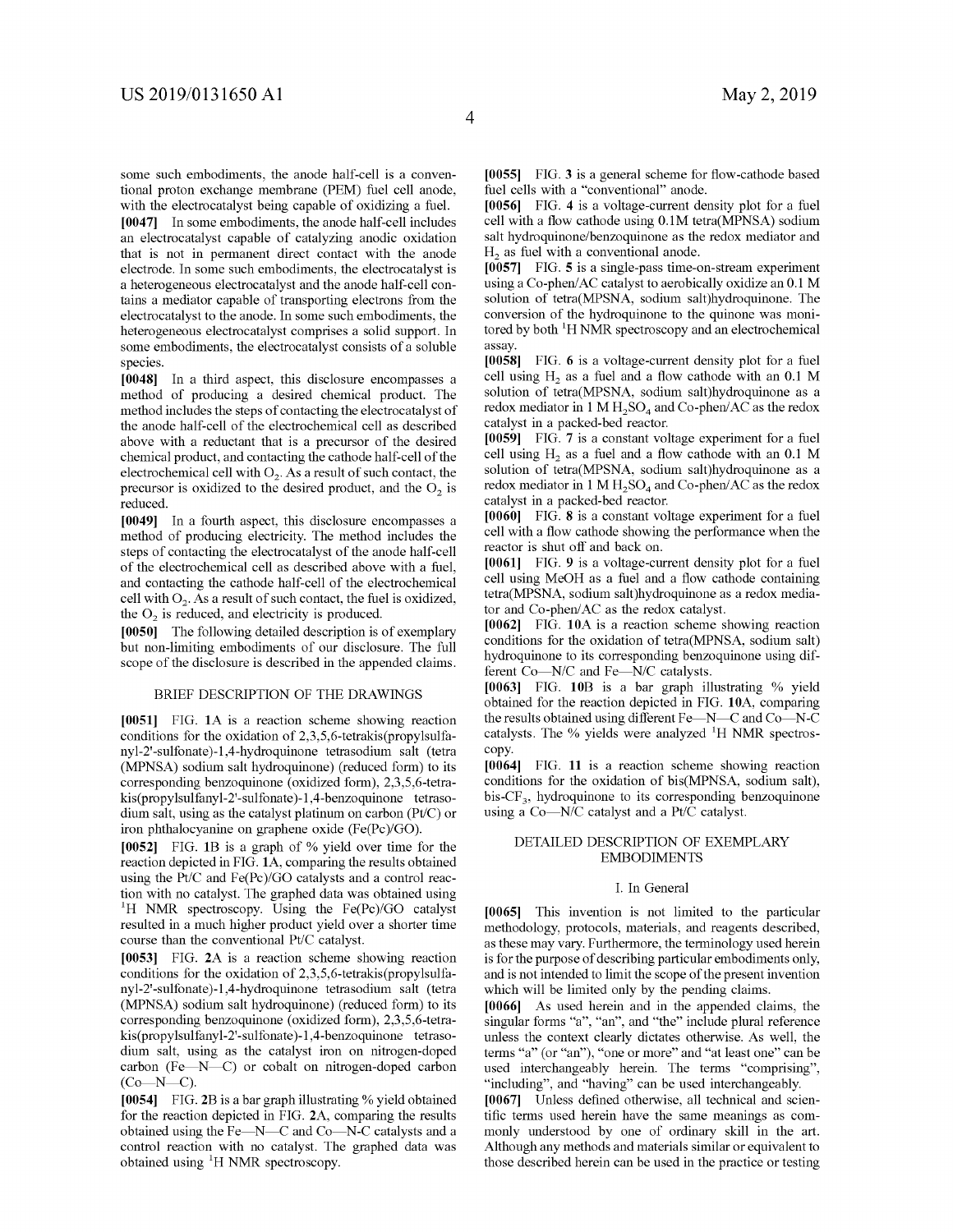of the present invention, the methods and materials of several embodiments are now described. All publications and patents specifically mentioned herein are incorporated by reference in their entirety for all purposes.

#### II. The Invention

**[0068]** This disclosure encompasses a new type of cathode half-cell within an electrochemical cell (such as a fuel cell or electro synthetic cell) that also includes an anode half-cell. The type of anode half-cell used is not limited, and the anode half-cell may use a variety of different oxidation chemistries. As non-limiting examples, liquid, gaseous, or solid fuels may be oxidized, and fuel oxidation at the anode may be mediated or unmediated.

**[0069]** The cathode half-cell is a flow cathode containing an aqueous solution with a dissolved redox mediator and a heterogeneous redox catalyst that is not in direct contact with the cathode electrode and is capable of reducing oxygen  $(O_2)$ . The heterogeneous redox catalyst includes one or more non-Pt transition metals that are affixed to a solid support.

**[0070]** In operation, the oxidized form of the redox mediator is reduced at the cathode electrode, and the reduced form of the redox mediator then migrates to and is oxidized by contact with the redox catalyst, optionally within a flow reactor. Simultaneously with the oxidation of the reduced form of the redox mediator,  $O_2$  is reduced by contact with the redox catalyst. The oxidized form of the redox mediator then migrates back to the cathode electrode, where the cycle repeats.

**[0071]** In some embodiments, the anode half-cell and cathode half-cell are separated by a permeable or semipermeable membrane. In some embodiments, this membrane is a proton-exchange membrane.

**[0072]** In some embodiments, the reduced form of the redox mediator is a substituted dihydroxybenzene or a substituted hydroxylamine. In some embodiments, the substituted dihydroxybenzene is a 1,2- or a 1,4-dihydroxybenzene.

**[0073]** In embodiments where the reduced form of the redox mediator is a substituted dihydroxybenzene, one or more hydrogen atoms of the unsubstituted form of dihydroxybenzene is substituted with a substituent group. Exemplary substituent groups that could be independently substituted for each hydrogen atom include an alkyl with less than ten carbons, an aryl, fused aryl (e.g. naphthohydroquinone or anthrahydroquinone and derivatives thereof), a heterocycle, an alkenyl, an alkynyl, a cycloalkyl, an amine, a protonated amine, a quaternary amine, sulfate, a sulfonate, a mercaptoalkylsulfonate, sulfonic acid, phosphate, a phosphonate, a phosphinate, a ketone, an aldehyde, an oxime, a hydrazine, a nitrone, an ether, an ester, a halide, a nitrile, a carboxylate, an amide, a thioether, a fluoroalkyl, a perfluoroalkyl, a pentafluorosulfanyl, a sulfonamide, a sulfonic ester, an imide, carbonate, a carbamate, a urea, a sulfonylurea, an azide, a sulfone, a sulfoxide, an amine oxide, phosphine oxide, a quaternary phosphonium, a quaternary borate, a siloxane, or a nitro and combinations of two or more thereof, where at least one of the substituents is charged to increase the aqueous solubility of the dihydroxybenzene.

**[0074]** Exemplary redox mediators where the reduced form is a substituted dihydroxybenzene include, without limitation, 2,3,5,6-tetrakis(propylsulfanyl-2'-sulfonate )-1,4hydroquinone (tetra(MPSNA)hydroquinone), 2,3,5,6-tetrakis( ethlysulfanyl-2'-sulfonate )-1,4-hydroquinone (tetra (MESNA) hydroquinone), or salts thereof. Other exemplary redox mediators are disclosed by U.S. Pat. No. 9,711,818, which is incorporated by reference herein in its entirety, and U.S. Patent Application Nos. 62/464,441; 62/518,032; and 62/567,292, which are also incorporated by reference herein in their entireties.

**[0075]** In embodiments where the reduced form of the redox mediator is a substituted hydroxylamine, one or more nitrogen-bound hydrogen atoms in an unsubstituted hydroxylamine is substituted with a substituent group. Exemplary substituent groups that could be independently substituted for each hydrogen include an alkyl with less than ten carbons, an aryl, a cycloalkyl, and a bicycloalkyl. In some embodiments, the same substituent group may substitute for two different hydrogen atoms, thus forming a heterocycle. In some embodiments, at least one form of the redox mediator may be a stable radical.

**[0076]** In some embodiments where the reduced form of the redox mediator is a substituted hydroxylamine, one or more of the substituent groups may further include an alkyl with less than ten carbons, an aryl, a heterocycle, an alkenyl, an alkynyl, a cycloalkyl, an amine, a protonated amine, a quaternary amine, sulfate, a sulfonate, a mercaptoalkylsulfonate, sulfonic acid, phosphate, a phosphonate, a phosphinate, a ketone, an aldehyde, an oxime, a hydrazine, a nitrone, an ether, an ester, a halide, a nitrile, a carboxylate, an amide, a thioether, a fluoroalkyl, a perfluoroalkyl, a pentafluorosulfanyl, a sulfonamide, a sulfonic ester, an imide, carbonate, a carbamate, a urea, a sulfonylurea, an azide, a sulfone, a sulfoxide, an amine oxide, phosphine oxide, a quaternary phosphonium, a quaternary borate, a siloxane, a nitro, or combinations of two or more thereof on the same or on different positions on the substituent, where at least one of the substituents is charged to increase the aqueous solubility of the substituted hydroxylamine.

**[0077]** In some embodiments, the redox catalyst contains one or more first-row transition metals that have been heterogenized through deposition, adsorption, covalent linking, or otherwise being attached to the support.

**[0078]** In some embodiments, the non-Pt transition metal is attached to macrocyclic or pseudomacrocyclic ligands.

**[0079]** In some embodiments, the support is a carbonbased material, silica, a metal oxide, a chalcogenide, a nitride, an oxynitride, a carbide, or a boride.

**[0080]** In some embodiments, the one or more non-Pt transition metals may be cobalt (Co), manganese (Mn), iron (Fe), copper (Cu), vanadium (V), molybdenum (Mo), tungsten (W), nickel (Ni), or chromium (Cr).

**[0081]** In some embodiments, the non-Pt transition metalmacrocyclic complex may consist of multidentate N-, 0-, C-, B-, and/or S-donor ligands. In some such embodiments, the non-Pt transition metal macrocyclic complex may be an N4 complex. Non-limiting examples include a phthalocyanine, a corrole, or a porphyrin.

**[0082]** In some embodiments where the support is carbon, nitrogen-containing precursors are deposited on the support alongside the one or more non-Pt transition metals and the catalyst is heat treated, synthesizing a M-N-C catalyst.

**[0083]** In some embodiments, the heterogeneous redox catalyst is housed in a reactor through which both the redox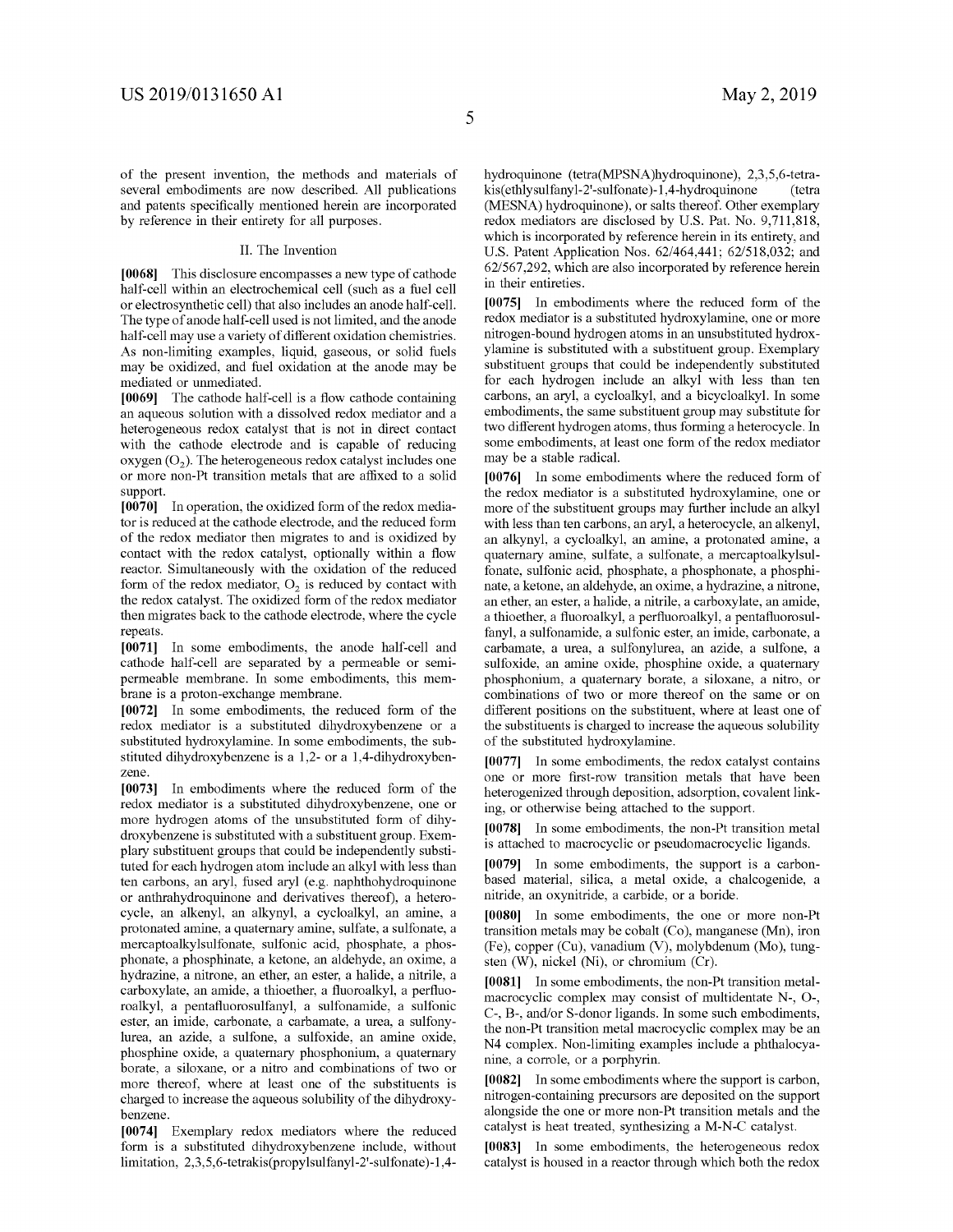mediator and O<sub>2</sub> flow in order to oxidize the reduced form of the redox mediator and to simultaneously reduce the  $O<sub>2</sub>$ to water.

**[0084]** Both the redox catalyst and the redox mediator can occur in oxidized, reduced, or intermediate forms (i.e., various "redox forms"). Accordingly, when a redox catalyst or redox mediator is identified in a particular form herein, such identification also includes the corresponding alternative redox forms, each of which would be readily apparent to one skilled in the art.

**[0085]** Because in the disclosed systems, the cathode electrode itself does not act as a catalyst, the type of cathode electrode used is not limited, and may comprise any electrode material that is typically used in the art. Examples include but are not limited to carbon paper or carbon cloth electrodes.

**[0086]** The following examples are offered for illustrative purposes only, and are not intended to limit the scope of the present invention in any way. Indeed, various modifications of the disclosed method in addition to those shown and described herein will become apparent to those skilled in the art from the foregoing description and the following examples and fall within the scope of the appended claims.

#### Example 1-FePc/GO in Hydroquinone Oxidation

**[0087]** The graphene oxide (GO) support was synthesized from graphite powder by the process described in Hummers et al. *J Am. Chem. Soc.* 1958, 80, 1339. FePc/GO was synthesized from the graphene oxide prepared above and commercial Fe(Pc)Cl [iron(III)phthalocyanine chloride] according to the process in Liu et al. *ACS Appl. Mater. Interfaces* 2015, 7, 24063.

**[0088]** In a typical experiment to test for hydroquinone oxidation, either 2 wt% Fe(Pc)/GO (0.1 mo!% Fe) or 10 wt % Pt/C (from Strem Chemicals, 1.5 mo! % Pt) was added to a disposable 13 mmxl00 mm thick-walled culture tube. The reaction tubes were then placed in a 48-well parallel reactor mounted on a Glas-Col large capacity mixer. The headspace was purged with  $O_2$  for ca. 3 min, heated to 60° C. and 1.0 mL of 2,3,5,6-tetrakis(propylsulfanyl-2'-sulfonate )-1,4-hydroquinone tetrasodium salt (tetra(MPSNA, sodium salt) hydroquinone) solution (0.1M in  $1M H_2SO_4$ ) was injected into each vial. The reactions were shaken at 60° C. under 1 atm  $O<sub>2</sub>$  for the required time, after which mixing was stopped and the solutions filtered to remove the catalyst. FIG. **lA**  illustrates the reaction scheme used.

**[0089]** FIG. **lB** depicts time courses for these catalysts, as determined by <sup>1</sup> H NMR. As shown in FIG. **lB,** both the reaction yield and the reaction rate are substantially increased, as compared to using a conventional Pt on carbon redox catalyst. These data demonstrate that heterogenized non-Pt transition metal-macrocyclic complexes may be effectively used as redox catalysts, in combination with a soluble redox mediator (such as in flow cathodes for oxygen reduction).

#### Example 2-M-N-C (Metal on Nitrogen-Doped Carbon) Catalysts in Hydroquinone Oxidation

[0090] Fe-N-C and Co-N-C catalysts were synthesized according to the process described in Beller et al. J. *Am. Chem. Soc.* 2013, 135, 10776. The metal sources were cobalt(II)acetate and iron(II)acetate, the nitrogen-containing ligand was 1,10-phenanthroline (phen), 1,10-phenanthroline-5,6-dione (phd), or 2,2'-bipyridine (bpy), and the carbon source was 20-40 mesh activated carbon. The metal and ligand were deposited in a 1:2 ratio on the support.

**[0091]** In a typical experiment for hydroquinone oxidation, either Fe-N-C (3 mol % Fe) or Co-N-C (2 mol % Co) was added to a disposable 13 mmxl00 mm thick-walled culture tube. The reaction tubes were then placed in a 48-well parallel reactor mounted on a Glas-Col large capacity mixer. The headspace was purged with  $O<sub>2</sub>$  for ca. 3 min, heated to 60° C. and 1.0 mL of tetra(MPSNA, sodium salt)hydroquinone solution  $(0.1M)$  in  $1M$   $H<sub>2</sub>SO<sub>4</sub>$  was injected into each vial. The reactions were shaken at 60° C. under 1 atm  $O<sub>2</sub>$  for 1.5 h, after which mixing was stopped and the solutions filtered to remove the catalyst. FIG. **2A**  illustrates the reaction scheme used.

**[0092]** FIG. **2B** shows the quinone yields by these catalysts, as determined by  ${}^{1}$ H NMR spectroscopy. These data demonstrate that heterogenized non-Pt transition metal-nitrogen ligand complexes may be effectively used as redox catalysts, in combination with a soluble redox mediator (such as in flow cathodes for oxygen reduction).

#### Example 3-Implementation of FePc/GO in Flow Cathode

**[0093]** FIG. **3** depicts a general scheme for a regenerative redox cathode fuel cell with a conventional anode.

**[0094]** The mediator tetra(MPSNA, sodium salt)hydroquinone was implemented in a regenerative redox cathode with a conventional anode. We paired this mediator with a redox catalyst consisting of FePC/GO. A reservoir beaker was filled with 0.1 M of the tetra(MPSNA, sodium salt)hydroquinone in water, with 1 M  $H_2SO_4$ . A pump circulated the contents of the beaker through a reactor containing 0.475 g of FePc/GO. Oxygen was metered in co-current flow to the electrolyte. After reacting over the catalyst, the electrolyte was returned to the reservoir.

**[0095]** To monitor the extent of the hydroquinone oxidation, a working electrode (glassy carbon) and a reference electrode (Ag/AgCI) were placed into the reservoir. The measured potential was converted to a quinone:hydroquinone ratio using the Nernst equation.

**[0096]** Once the reservoir contained at least 50% quinone (according to the measured potential), another pump was turned on and circulated the contents of the reservoir to the cathode side of a fuel cell. The fuel cell consisted of a membrane electrode assembly (MEA) of Nafion®117 (Dupont). On the anode side, a carbon fiber cloth containing  $0.30 \text{ mg Pt/cm}^2$  was hot pressed onto the membrane. On the cathode side, carbon fiber cloth was laid against the membrane without hot pressing. Both sides had an electrode area of 5 cm<sup>2</sup> and used serpentine flow plates. The fuel cell was heated to  $60^{\circ}$  C. and H<sub>2</sub> was oxidized at the anode. In the cathode, the quinone was reduced to the hydroquinone and the electrolyte was circulated back to the reservoir. A voltage-current density plot was generated during simultaneous operation of the reactor and the fuel cell (FIG. **4).** 

**[0097]** As seen in FIG. **4,** the data demonstrate the viability of a fuel cell containing a cathode half-cell using a heterogenized non-Pt transition-metal redox catalyst separated from the cathode electrode, in combination with a soluble redox mediator.

**[0098]** We interpret these results as a proof-of-concept that flow cathode half-cells including a soluble redox mediator paired with a heterogenized non-Pt transition metal redox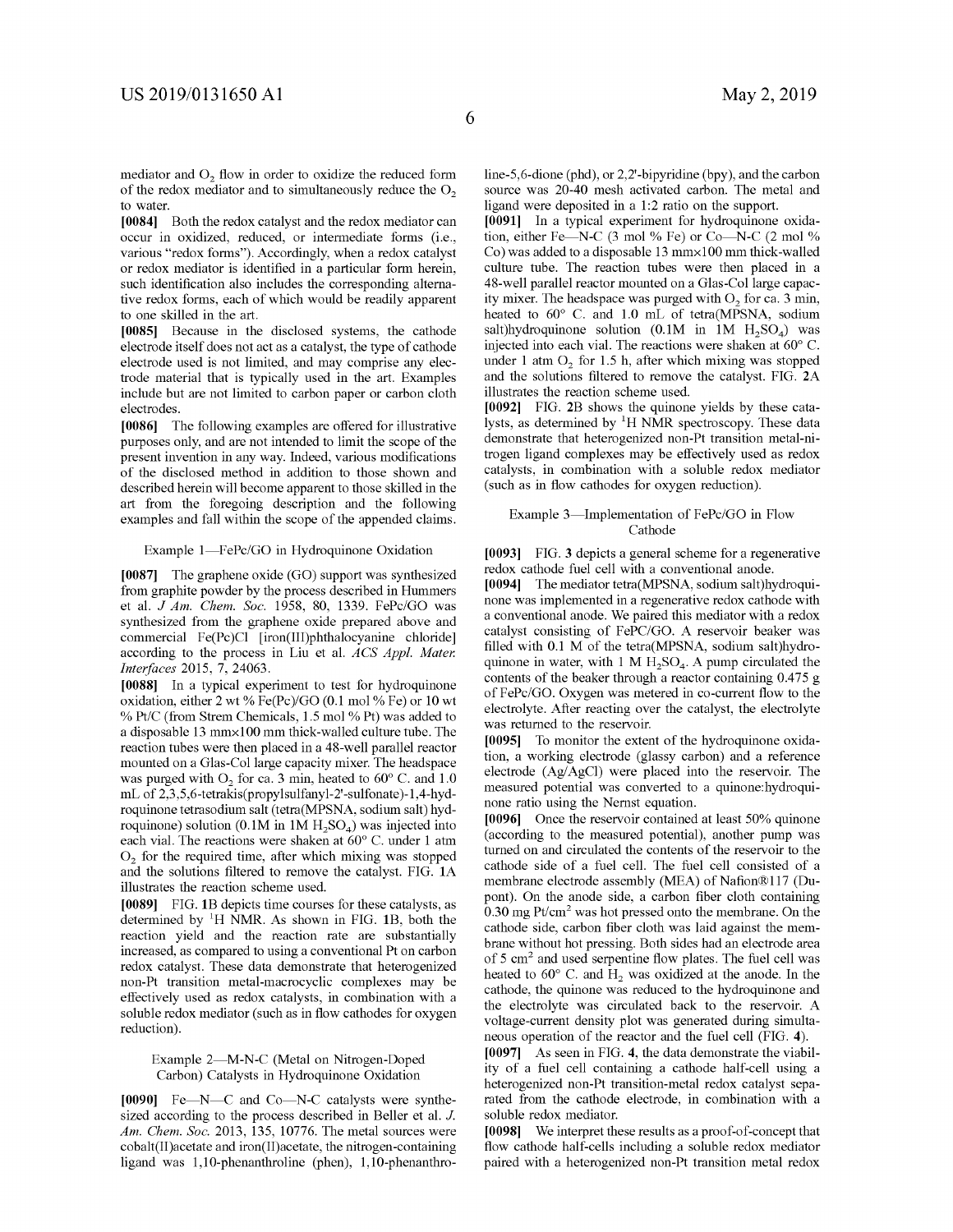catalyst separated from the cathode electrode can be utilized in improved electrochemical cells for the production of electricity (e.g., fuel cells) and/or synthesis of a desired product (e.g., electrosynthetic cells).

#### Example 5-Time-On-Stream Experiment for Co-Phen/AC Catalyst

**[0099]** FIG. **5** shows the steady-state yield for the oxidation of tetra(MPSNA, sodium salt)hydroquinone by a Cophen/AC catalyst, previously discussed in Example 2, in a continuous-flow packed-bed reactor.

**[0100]** A stainless steel tube, 0.25 in o.d.x3.5 in was packed with 1.5 in of glass wool inside a Swagelok fitting. On top of the glass wool, 0.25 g of Co-phen/AC was added, followed by more glass wool. A liquid solution (0.1 M tetra(MPSNA, sodium salt)hydroquinone in 1 M  $H<sub>5</sub>SO<sub>4</sub>$ ) was pumped through the reactor at a flow rate of 0.25 mL/min using a Hitachi L-6200 HPLC pump.  $O<sub>2</sub>$  gas was flowed at a rate of 1.1 mL/min and controlled by a Teledyne Hastings mass flow meter. The liquid and gas feeds were mixed in an 0.125 in tee and sent through a pre-heating zone, after which they flowed into the packed-bed reactor in an upflow configuration. The pre-heating zone and packed-bed reactor were maintained at 50° C. by heating tape controlled by a built-in thermocouple. The conversion of hydroquinone to quinone was monitored by both  $H$  NMR spectroscopy and a potentiometric sensor. The potentiometric sensor was constructed by fitting a bored-through Teflon block with an 0.25 in NPT fitting. A glassy carbon working electrode and Ag/AgCl reference electrode were inserted into the fluid path via two holes drilled into the Teflon block. A multimeter was used to measure the potential between the glassy carbon electrode and reference electrode, and this potential was converted to a hydroquinone:quinone ratio using the Nernst equation.

**[0101]** From the data presented in FIG. **5,** it can be seen that the Co-phen/AC catalyst displays stable performance for over 20 hours. These results suggest that these M-N/C catalysts are sufficiently stable as hydroquinone oxidation catalysts.

#### Example 6-Implementation of Co-Phen/AC Catalyst in a Flow Cathode with a Conventional  $H<sub>2</sub>$ Anode

[0102] A conventional  $H_2$  anode was paired with a flow cathode consisting of 0.1 M tetra(MPSNA, sodium salt) quinone as the mediator in  $1.0 M H<sub>2</sub>SO<sub>4</sub>$  and Co-phen/AC in a packed-bed reactor as the redox catalyst. A  $5 \text{ cm}^2$  membrane electrode assembly consisting of a Nafion117 membrane hot pressed with an anode of  $0.5 \text{ mg Pt/cm}^2$  on carbon cloth was used. The cathode consisted of two pieces of Sigracell 29AA carbon paper treated with multi-walled carbon nanotubes. The flow plates used interdigitated flow paths and consisted of resin-filled graphite plates. During operation, the cell was heated to 60° C. by the fuel cell test station, and the  $H_2$  flow was set to 0.2 L/min without humidification.

**[0103]** A reservoir was placed between the cathode and the mediator regenerator reactor to enable dissimilar flow rates in the fuel cell and mediator regenerator. A Cole-Palmer peristaltic pump circulated the contents of the reservoir through a 6.25 in longx0.5 in outer diameter stainless steel packed-bed reactor set to 50° C. and containing 5 g Co-phen/ AC catalyst.

**[0104]** FIG. **6** shows a polarization curve collected using the assembly described above. The mediator solution was flowed through the packed-bed reactor at a flow rate of 15 mL/min with an  $O_2$  flow rate of 10 mL/min. Once the quinone: hydroquinone ratio reached approximately 95:5,  $H_2$ was flowed through the anode at 0.2 L/min and the mediator solution was flowed through the cathode at 100 mL/min. Both iR-corrected and iR-uncorrected data are shown in FIG. **6.** 

**[0105]** This same assembly was used to examine the long-term performance of this fuel cell system. The fuel cell was set to a potential of 0.5 V, and the current density was monitored for 8 hours. The results from this experiment are shown in FIG. 7. For this experiment, the H<sub>2</sub> flow rate through the anode was  $0.2$  L/min, the liquid flow rate through the cathode was 50 mL/min, the liquid flow rate through the reactor was 15 mL/min, and the  $O_2$  flow rate was 10 mUmin. This system achieved approximately 90  $mA/cm<sup>2</sup>$  performance for the 8 hour run.

**[0106]** To assess the role that mediator regeneration plays in the flow cathode system, in a separate experiment using similar parameters as those discussed above (mediator flow rate through the reactor was 29 mL/min,  $O_2$  flow rate of 10 mL/min), the  $O_2$  flow in the reactor was stopped, while fuel cell operation continued. Once the  $O<sub>2</sub>$  flow was stopped, the current density began dropping from a steady-state of approximately 110 mA/cm<sup>2</sup> due to the decrease in quinone: hydroquinone ratio. After approximately 16 minutes,  $O<sub>2</sub>$ flow was resumed, and the current density of the fuel cell began to increase, eventually reaching >100 mA/cm<sup>2</sup>. These data are presented in FIG. **8.** 

**[0107]** We interpret the results from these experiments as further proof that the pairing of a heterogeneous non-Pt catalyst with a soluble, carbon-containing redox mediator can lead to effective  $O_2$  reduction in a flow cathode.

#### Example 7-Implementation of Co-Phen/AC Catalyst in a Flow Cathode with a Conventional MeOH Anode

**[0108]** A conventional MeOH anode was paired with a flow cathode consisting of an 0.75 M solution of tetra (MPSNA, acid form)quinone in 1 M  $H_2SO_4$  and Co-phen/ AC as the redox catalyst. A  $5 \text{ cm}^2$  membrane electrode assembly consisting of a Nafion117 membrane hot pressed with an anode containing 4 mg/cm<sup>2</sup> of a Pt/Ru catalyst on carbon cloth was used. The cathode consisted of two pieces of Sigracell 29AA carbon paper treated with multi-walled carbon nanotubes. Graphite plates were used as flow plates, with an interdigitated flow path on the cathode side and a serpentine flow path on the anode side. During operation, the cell was heated to 60° C. by the fuel cell test station.

**[0109]** A reservoir was placed between the cathode and the mediator regenerator reactor to enable dissimilar flow rates in the fuel cell and mediator regenerator. A Cole-Palmer peristaltic pump circulated the contents of the reservoir through a 6.25 in longx0.5 in outer diameter stainless steel packed-bed reactor set to 50° C. and containing 5 g Co-phen/ AC catalyst.

**[0110]** FIG. **9** shows a polarization curve collected using the assembly described above. The mediator solution was flowed through the packed-bed reactor at a flow rate of 15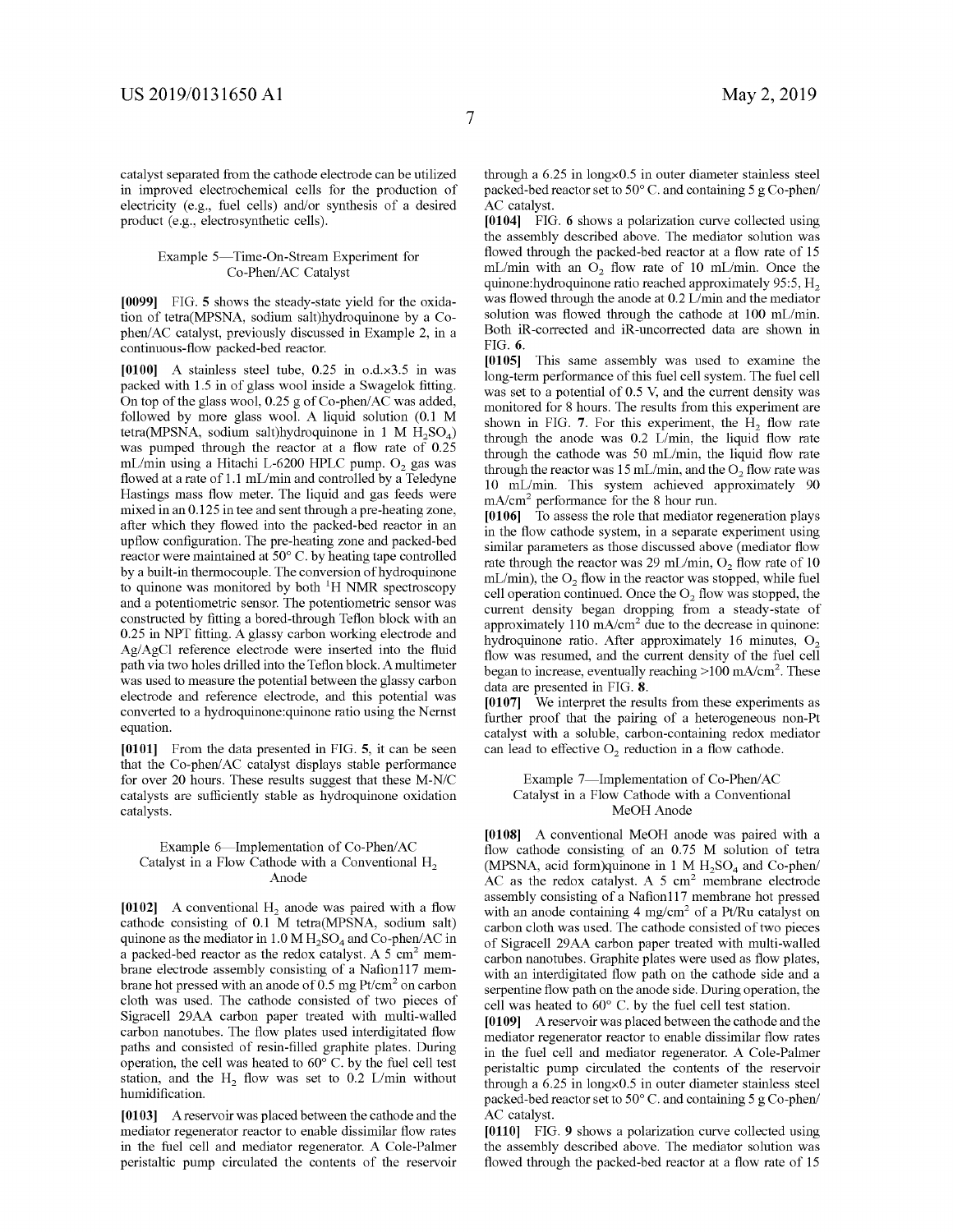mL/min with an  $O_2$  flow rate of 10 mL/min. The cathode solution flowed through the fuel cell at 30 mL/min. The anode solution contained 1 M MeOH, and flowed through the fuel cell at 5 mL/min.

**[0111]** We interpret these results as a proof-of-concept that flow cathode half-cells including a soluble redox mediator paired with a heterogenized non-Pt transition metal redox catalyst separated from the cathode electrode can be utilized in improved electrochemical cells for the production of electricity (e.g., fuel cells) with a liquid-based fuel, such as methanol.

#### Example 8-Hydroquinone Oxidation by Powdered M-N/C Catalysts

**[0112]** M-N/C catalysts on powdered supports were also examined for their activity in aerobic oxidation of hydroquinones. Catalysts using 1,10-phenanthroline (phen) as a nitrogen source (Co-Phen-C) were synthesized analogously to those presented in Example 2 using a powdered carbon source as the support. Co-DCD-C was prepared following the procedure outlined in Wang et al. *ACS. Cata!.* 2014, 4, 3928-3936. Co-CM-C was prepared by adapting the procedure presented in Chung et. al. *Electrochem. Commun.* 2010, 12, 1792-1795. Co-PANI-C and Fe-PANI-C were prepared by adapting the procedure found in Wu et al. *Science,* 2011, 332, 443-447. Co-(PANI+CM)-C was prepared by adapting the procedure from Chung et al. *Science,* 2017, 357, 479- 484.

**[0113]** In a typical experiment for hydroquinone oxidation, (2 mo!% M-N/C catalyst, as determined by ICP) was added to a disposable 13 mm×100 mm thick-walled culture tube. An 0.5 mL solution of 1 M  $H_2SO_4$  was added to each tube, and the mixture was sonicated for 30 minutes. The reaction tubes were then placed in a 48-well parallel reactor mounted on a Glas-Col large capacity mixer. The headspace was purged with  $O_2$  for ca. 3 min, heated to 35 $\degree$  C. (in the case of Co) or  $40^{\circ}$  C. (in the case of Fe) and 0.5 mL of tetra(MPSNA, sodium salt)hydroquinone solution (0.2M in  $1M H<sub>2</sub>SO<sub>4</sub>$  was injected into each vial. The reactions were shaken at 35 or 40 $^{\circ}$  C. under 1 atm O<sub>2</sub> for 1 h, after which mixing was stopped and the solutions filtered to remove the catalyst. FIG. **lOA** illustrates the reaction scheme used.

**[0114]** FIG. **10B** shows the quinone yields by these catalysts, as determined by  ${}^{1}$ H NMR spectroscopy. These data demonstrate that heterogenized non-Pt transition metal-nitrogen ligand complexes may be effectively used as redox catalysts, in combination with a soluble redox mediator (such as in flow cathodes for oxygen reduction).

#### Example 9-Oxidation of Higher Potential Hydroquinone

**[0115]** In order to show that quinones other than tetra (MPSNA, sodium salt)hydroquinone are capable of acting as mediators in this system, the aerobic oxidation of bis (MPSNA, sodium salt)-bis( $CF_3$ )-hydroquinone with a Pt/C catalyst and an Co-N/C catalyst was examined. This quinone has a redox potential approximately 100 mV higher than the redox potential of tetra(MPSNA, sodium salt) benzoquinone.

**[0116]** In these experiments for hydroquinone oxidation, either 1.5 mo! % Pt/C (10 wt %, Strem) or 3 mo! % Co-Phen-AC (as synthesized) was added to a disposable 13 mmxl00 mm thick-walled culture tube. The reaction tubes

were then placed in a 48-well parallel reactor mounted on a Glas-Col large capacity mixer. The headspace was purged with  $O_2$  for ca. 3 min, heated to  $60^{\circ}$  C. and 0.5 mL of  $bis(CF_3)$ -bis(MPSNA, sodium salt)-hydroquinone solution  $(0.05M$  in 1M  $H_2SO_4$ ) was injected into the vial. The reactions were shaken at  $60^{\circ}$  C. under 1 atm  $O_2$  for 6 h (for Pt/C catalyst) or 1.5 h (for Co-Phen/AC catalyst), after which mixing was stopped and the solutions filtered to remove the catalyst. FIG. **11** illustrates the reaction scheme used.

[0117] The yield, as determined by  ${}^{1}$ H NMR spectroscopy, for the experiment using the Pt/C catalyst was 5.3% and for the experiment using the Co-phen/AC catalyst was 43%. These data demonstrate that heterogenized non-Pt transition metal-nitrogen ligand complexes may be effectively used as redox catalysts, in combination with a higher potential, soluble redox mediator (such as in flow cathodes for oxygen reduction).

**[0118]** While a number of embodiments of the present invention have been described above, the present invention is not limited to just these disclosed examples. There are other modifications that are meant to be within the scope of the invention and claims. Thus, the claims should be looked to in order to judge the full scope of the invention.

**1.** A cathode half-cell comprising:

a heterogeneous redox catalyst comprising one or more non-Pt transition metals attached to a solid support, and a cathode electrode;

- wherein the cathode electrode and the heterogeneous redox catalyst are both in contact with an electrolyte solution, and wherein the heterogeneous redox catalyst is not in direct contact with the cathode electrode; and
- wherein the electrolyte solution contains a soluble redox mediator capable of transporting electrons between the cathode electrode and the redox catalyst.

**3.** The cathode half-cell of claim **2,** wherein the electrolyte solution is acidic.

**4.** The cathode half-cell of claim **1,** wherein the electrolyte solution comprises a redox mediator comprising at least one carbon atom and that is capable of transferring or accepting electrons and protons while undergoing reduction or oxidation.

**5.** The cathode half-cell of claim **1,** wherein the one or more non-Pt transition metals include one or more first-row transition metals.

**6.** The cathode half-cell of claim **1,** wherein the one or more non-Pt transition metals are selected from the group consisting of cobalt (Co), manganese (Mn), iron (Fe), copper (Cu), vanadium (V), molybdenum (Mo), tungsten (W), nickel (Ni), and chromium (Cr).

**7.** The cathode half-cell of claim **1,** wherein the solid support comprises a carbon-based material, silica, a metal oxide, a chalcogenide, a nitride, an oxynitride, a carbide, or a boride.

**8.** The cathode half-cell of claim **1,** wherein the heterogeneous redox catalyst comprises a non-Pt transition metalmacrocycle complex or a non-Pt transition metal-pseudomacrocycle complex attached to the solid support.

**9.** (canceled)

**10.** The cathode half-cell of claim **8,** wherein the non-Pt transition metal-macrocyclic complex or non-Pt transition metal-pseudomacrocycle complex comprises multidentate N-, 0-, B-, C-, and/or S-donor ligands.

**<sup>2.</sup>** (canceled)